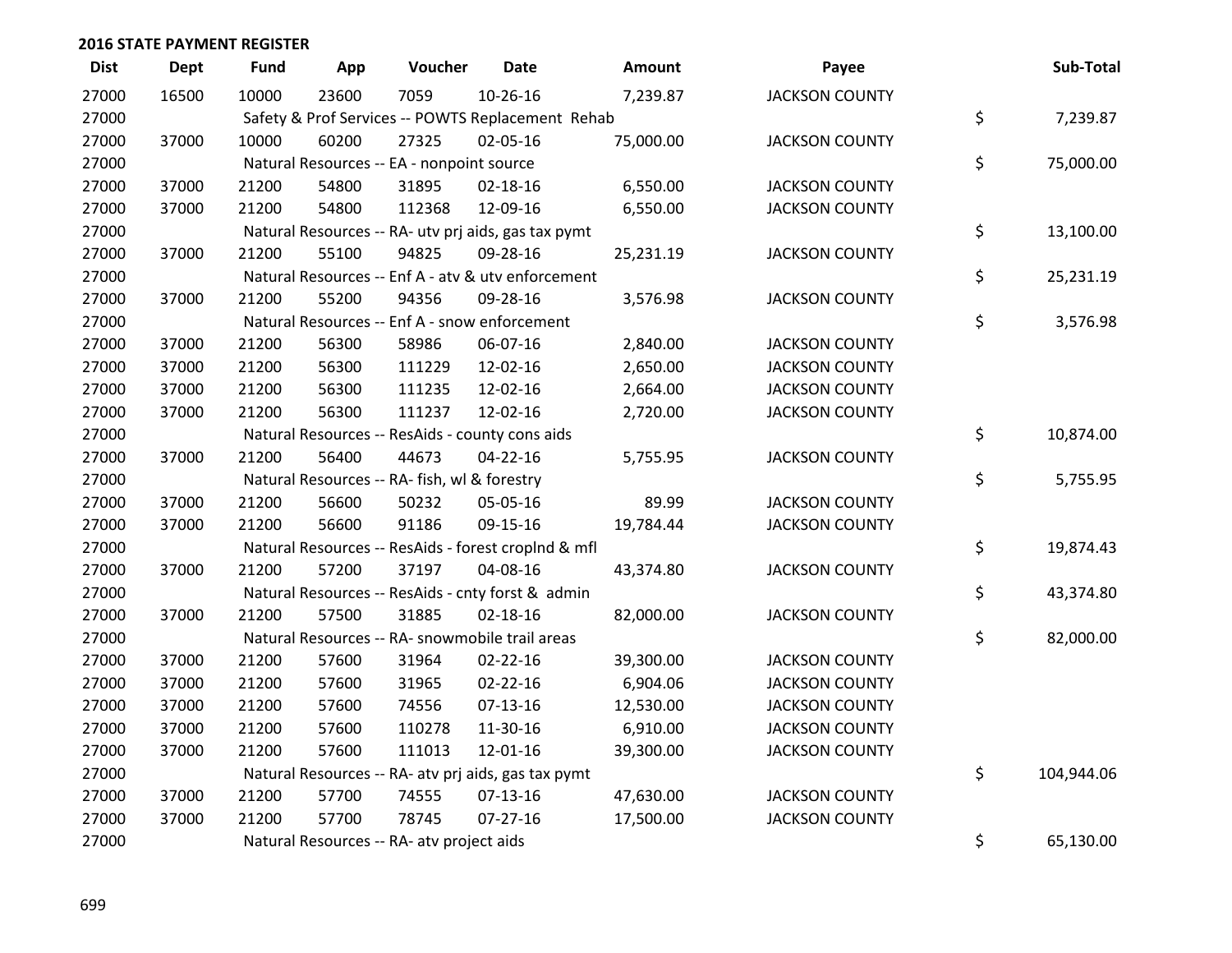| <b>Dist</b> | <b>Dept</b> | <b>Fund</b> | App          | Voucher                                             | <b>Date</b>    | Amount     | Payee                    | Sub-Total        |
|-------------|-------------|-------------|--------------|-----------------------------------------------------|----------------|------------|--------------------------|------------------|
| 27000       | 37000       | 21200       | 58400        | 90496                                               | 09-14-16       | 143.00     | <b>JACKSON COUNTY</b>    |                  |
| 27000       |             |             |              | Natural Resources -- ResAids - pymt in lieu tax fed |                |            |                          | \$<br>143.00     |
| 27000       | 37000       | 21200       | 58900        | 102303                                              | 11-18-16       | 1,646.80   | <b>JACKSON COUNTY</b>    |                  |
| 27000       |             |             |              | Natural Resources -- Resource aids - distribution o |                |            |                          | \$<br>1,646.80   |
| 27000       | 37000       | 27400       | 67000        | 56011                                               | 05-27-16       | 75,404.72  | <b>JACKSON COUNTY</b>    |                  |
| 27000       |             |             |              | Natural Resources -- Fin asst for responsible units |                |            |                          | \$<br>75,404.72  |
| 27000       | 37000       | 27400       | 67300        | 56011                                               | $05 - 27 - 16$ | 5,323.61   | <b>JACKSON COUNTY</b>    |                  |
| 27000       |             |             |              | Natural Resources -- Recycling consolidation grants |                |            |                          | \$<br>5,323.61   |
| 27000       | 37000       | 36300       | <b>TA100</b> | 101197                                              | 10-26-16       | 25,915.00  | <b>JACKSON COUNTY</b>    |                  |
| 27000       |             |             |              | Natural Resources -- LAND ACQUISITION               |                |            |                          | \$<br>25,915.00  |
| 27000       | 37000       | 36300       | TF100        | 27322                                               | 02-05-16       | 1,092.52   | <b>JACKSON COUNTY</b>    |                  |
| 27000       |             |             |              | Natural Resources -- DNR-NONPOINT SOURCE            |                |            |                          | \$<br>1,092.52   |
| 27000       | 39500       | 21100       | 18500        | 57088                                               | 12-01-16       | 1,579.84   | <b>JACKSON COUNTY</b>    |                  |
| 27000       | 39500       | 21100       | 18500        | 58887                                               | 12-05-16       | 4,511.00   | <b>JACKSON COUNTY</b>    |                  |
| 27000       | 39500       | 21100       | 18500        | 58896                                               | 12-05-16       | 7,105.72   | <b>JACKSON COUNTY</b>    |                  |
| 27000       |             |             |              | Transportation -- Hwy Sfty Loc Aid Ffd              |                |            |                          | \$<br>13,196.56  |
| 27000       | 39500       | 21100       | 19000        | 136                                                 | 07-05-16       | 400,589.86 | <b>JACKSON COUNTY</b>    |                  |
| 27000       | 39500       | 21100       | 19000        | 29090                                               | 10-03-16       | 200,294.95 | <b>JACKSON COUNTY</b>    |                  |
| 27000       |             |             |              | Transportation -- Trans Aids To Co.-Sf              |                |            |                          | \$<br>600,884.81 |
| 27000       | 39500       | 21100       | 16800        | 88027                                               | 05-06-16       | 68,844.00  | <b>COUNTY OF JACKSON</b> |                  |
| 27000       |             |             |              | Transportation -- Eldly&Disa Co/Aid Sf              |                |            |                          | \$<br>68,844.00  |
| 27000       | 39500       | 21100       | 17000        | 75885                                               | 03-09-16       | 2,729.88   | TREAS JACKSON CO         |                  |
| 27000       |             |             |              | Transportation -- County Forest Aids                |                |            |                          | \$<br>2,729.88   |
| 27000       | 39500       | 21100       | 18500        | 77938                                               | 03-31-16       | 771.20     | TREAS JACKSON CO         |                  |
| 27000       | 39500       | 21100       | 18500        | 77938                                               | 03-31-16       | 1,541.36   | TREAS JACKSON CO         |                  |
| 27000       | 39500       | 21100       | 18500        | 84670                                               | 06-16-16       | 1,230.16   | TREAS JACKSON CO         |                  |
| 27000       | 39500       | 21100       | 18500        | 86819                                               | 07-08-16       | 166.99     | TREAS JACKSON CO         |                  |
| 27000       | 39500       | 21100       | 18500        | 86819                                               | 07-08-16       | 1,520.45   | TREAS JACKSON CO         |                  |
| 27000       | 39500       | 21100       | 18500        | 87400                                               | $07 - 14 - 16$ | 1,643.96   | TREAS JACKSON CO         |                  |
| 27000       |             |             |              | Transportation -- Hwy Sfty Loc Aid Ffd              |                |            |                          | \$<br>6,874.12   |
| 27000       | 39500       | 21100       | 19000        | 74027                                               | $01 - 04 - 16$ | 200,294.93 | <b>COUNTY OF JACKSON</b> |                  |
| 27000       |             |             |              | Transportation -- Trans Aids To Co.-Sf              |                |            |                          | \$<br>200,294.93 |
| 27000       | 41000       | 10000       | 11600        | 92118                                               | 11-29-16       | 20,720.00  | <b>JACKSON COUNTY</b>    |                  |
| 27000       |             |             |              | Corrections -- Reimbursing counties for proba       |                |            |                          | \$<br>20,720.00  |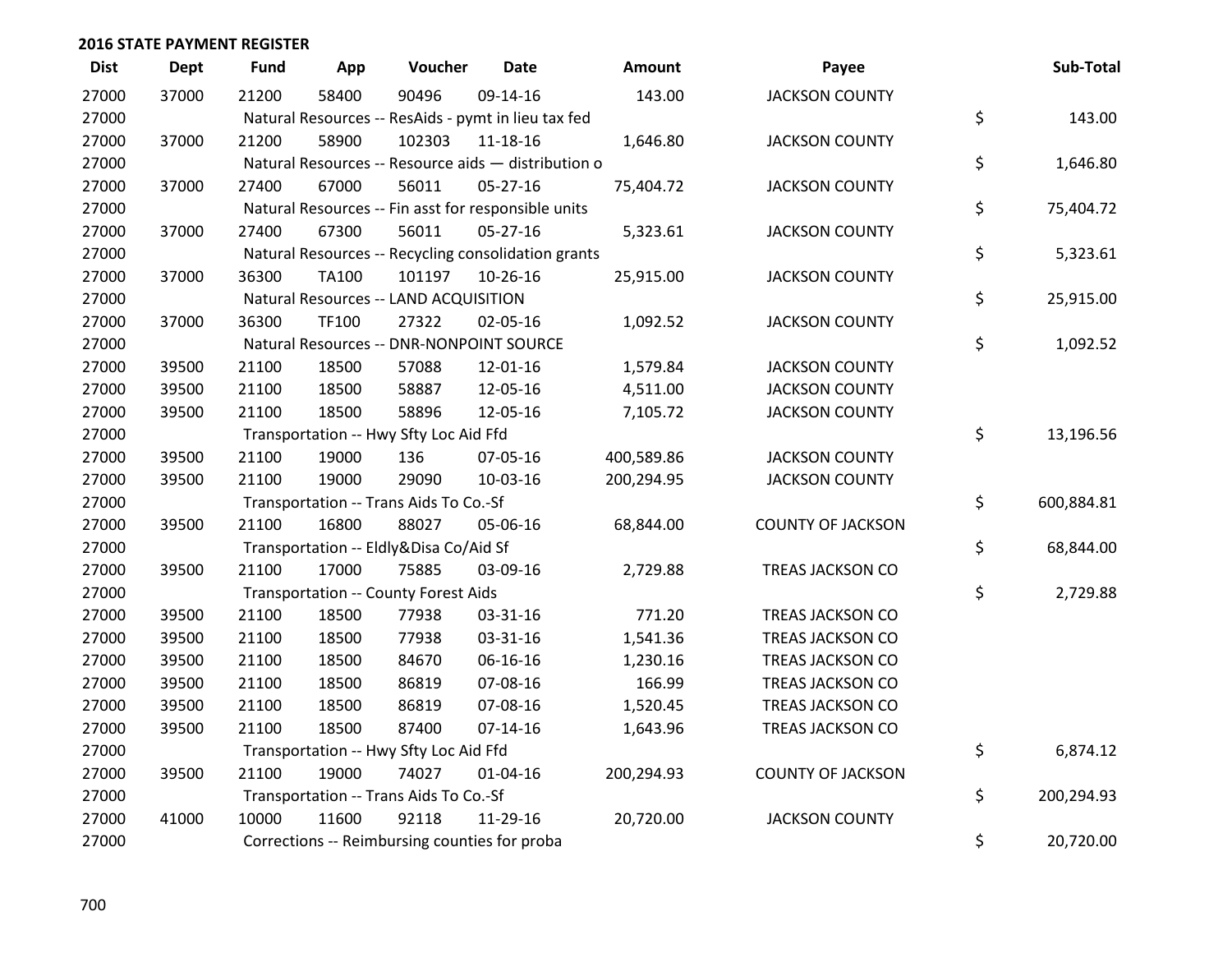| <b>Dist</b> | <b>Dept</b> | <b>Fund</b> | App   | Voucher                                  | <b>Date</b>                                       | Amount     | Payee                 | Sub-Total          |
|-------------|-------------|-------------|-------|------------------------------------------|---------------------------------------------------|------------|-----------------------|--------------------|
| 27000       | 41000       | 10000       | 31300 | 18393                                    | 01-06-16                                          | 34.00      | <b>JACKSON COUNTY</b> |                    |
| 27000       | 41000       | 10000       | 31300 | 38298                                    | 03-25-16                                          | 7,671.50   | <b>JACKSON COUNTY</b> |                    |
| 27000       | 41000       | 10000       | 31300 | 48643                                    | 05-12-16                                          | 98,619.09  | <b>JACKSON COUNTY</b> |                    |
| 27000       |             |             |       |                                          | Corrections -- Community youth and family aid     |            |                       | \$<br>106,324.59   |
| 27000       | 43500       | 10000       | 10700 | 61869                                    | $07-19-16$                                        | 350.97     | <b>JACKSON COUNTY</b> |                    |
| 27000       |             |             |       |                                          | Health Services -- Public health dispensaries and |            |                       | \$<br>350.97       |
| 27000       | 43500       | 10000       | 00000 | 90613                                    | $01 - 02 - 16$                                    | 157,900.00 | <b>JACKSON CO</b>     |                    |
| 27000       | 43500       | 10000       | 00000 | 90614                                    | $01 - 04 - 16$                                    | 88,312.00  | <b>JACKSON CO</b>     |                    |
| 27000       | 43500       | 10000       | 00000 | 90616                                    | 02-01-16                                          | 56,277.00  | <b>JACKSON CO</b>     |                    |
| 27000       | 43500       | 10000       | 00000 | 90618                                    | 03-01-16                                          | 57,367.00  | <b>JACKSON CO</b>     |                    |
| 27000       | 43500       | 10000       | 00000 | 90622                                    | $04 - 01 - 16$                                    | 301,371.00 | <b>JACKSON CO</b>     |                    |
| 27000       | 43500       | 10000       | 00000 | 90624                                    | 05-02-16                                          | 13,931.00  | <b>JACKSON CO</b>     |                    |
| 27000       | 43500       | 10000       | 00000 | 90625                                    | 05-03-16                                          | 73,802.00  | <b>JACKSON CO</b>     |                    |
| 27000       | 43500       | 10000       | 00000 | 90627                                    | 06-01-16                                          | 101,406.00 | <b>JACKSON CO</b>     |                    |
| 27000       | 43500       | 10000       | 00000 | 90628                                    | 06-29-16                                          | 55,059.00  | <b>JACKSON CO</b>     |                    |
| 27000       | 43500       | 10000       | 00000 | 90701                                    | 08-01-16                                          | 114,736.00 | <b>JACKSON CO</b>     |                    |
| 27000       | 43500       | 10000       | 00000 | 90702                                    | 09-01-16                                          | 175,133.00 | <b>JACKSON CO</b>     |                    |
| 27000       | 43500       | 10000       | 00000 | 90704                                    | $10 - 01 - 16$                                    | 190,863.00 | <b>JACKSON CO</b>     |                    |
| 27000       | 43500       | 10000       | 00000 | 90706                                    | 12-01-16                                          | 268,855.00 | <b>JACKSON CO</b>     |                    |
| 27000       |             |             |       | Health Services -- State/Fed Aids        |                                                   |            |                       | \$<br>1,655,012.00 |
| 27000       | 45500       | 10000       | 22100 | 14318                                    | $07 - 22 - 16$                                    | 1,000.00   | <b>JACKSON COUNTY</b> |                    |
| 27000       |             |             |       | Justice -- Crime laboratories, DNA       |                                                   |            |                       | \$<br>1,000.00     |
| 27000       | 45500       | 10000       | 23100 | 14936                                    | 08-04-16                                          | 2,527.18   | <b>JACKSON COUNTY</b> |                    |
| 27000       | 45500       | 10000       | 23100 | 18118                                    | 10-19-16                                          | 1,205.76   | <b>JACKSON COUNTY</b> |                    |
| 27000       | 45500       | 10000       | 23100 | 18119                                    | 10-19-16                                          | 534.96     | <b>JACKSON COUNTY</b> |                    |
| 27000       | 45500       | 10000       | 23100 | 20592                                    | 12-09-16                                          | 5,600.00   | <b>JACKSON COUNTY</b> |                    |
| 27000       |             |             |       | Justice -- Law enforcement train, local  |                                                   |            |                       | \$<br>9,867.90     |
| 27000       | 45500       | 10000       | 26300 | 5061                                     | $01-19-16$                                        | 27,625.00  | <b>JACKSON COUNTY</b> |                    |
| 27000       |             |             |       | Justice -- County-tribal programs, local |                                                   |            |                       | \$<br>27,625.00    |
| 27000       | 45500       | 10000       | 27100 | 5694                                     | 02-05-16                                          | 16,847.43  | <b>JACKSON COUNTY</b> |                    |
| 27000       | 45500       | 10000       | 27100 | 10471                                    | 05-31-16                                          | 7,283.98   | <b>JACKSON COUNTY</b> |                    |
| 27000       | 45500       | 10000       | 27100 | 15803                                    | 08-31-16                                          | 26,358.64  | <b>JACKSON COUNTY</b> |                    |
| 27000       | 45500       | 10000       | 27100 | 18827                                    | 11-08-16                                          | 16,277.21  | <b>JACKSON COUNTY</b> |                    |
| 27000       |             |             |       | Justice -- Alt prosecution alcohol drugs |                                                   |            |                       | \$<br>66,767.26    |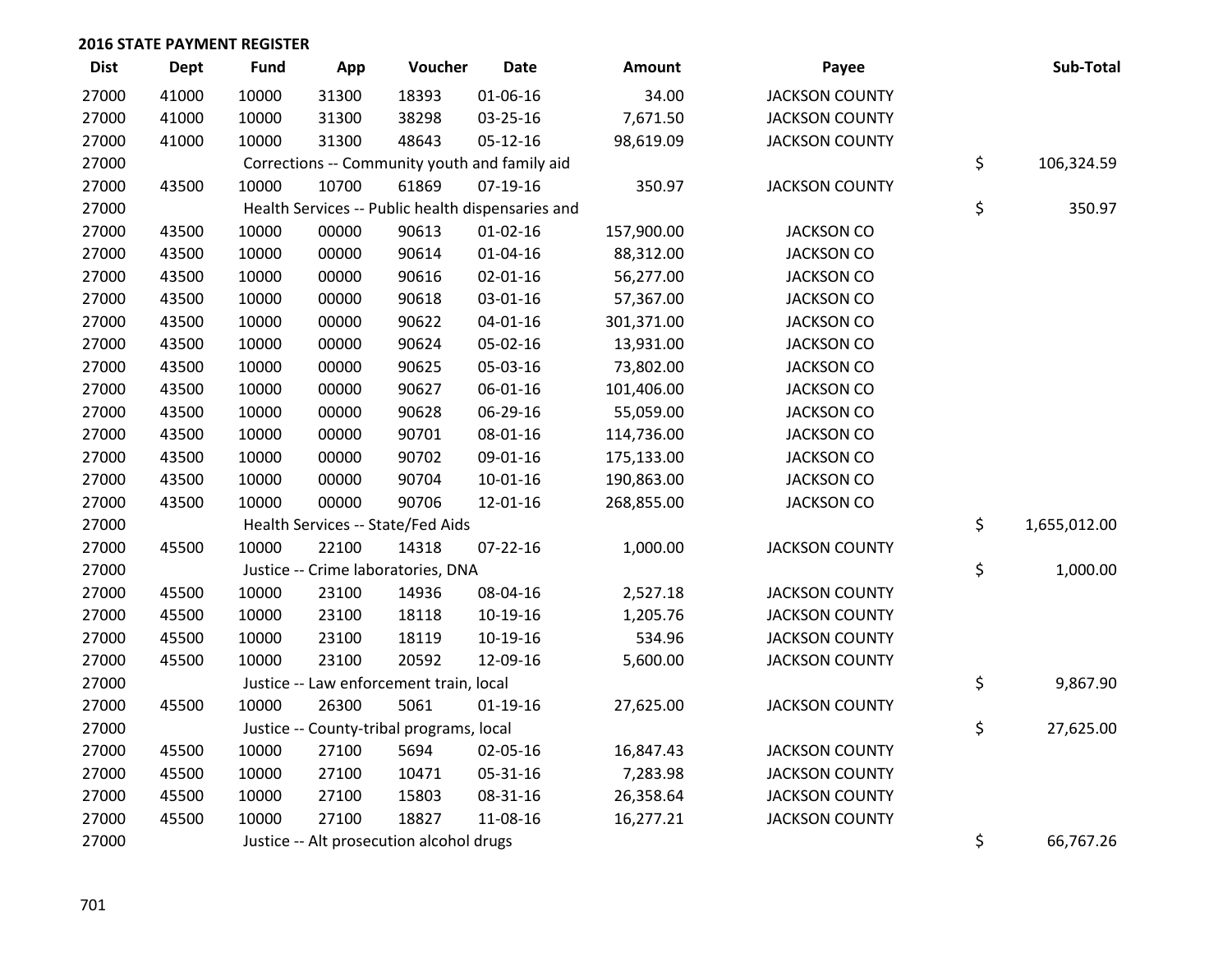| <b>Dist</b> | <b>Dept</b> | <b>Fund</b> | App   | Voucher                                           | <b>Date</b>                                        | Amount    | Payee                 | Sub-Total       |
|-------------|-------------|-------------|-------|---------------------------------------------------|----------------------------------------------------|-----------|-----------------------|-----------------|
| 27000       | 45500       | 10000       | 53200 | 7602                                              | 03-14-16                                           | 19,691.67 | <b>JACKSON COUNTY</b> |                 |
| 27000       | 45500       | 10000       | 53200 | 14432                                             | $07 - 22 - 16$                                     | 17,741.79 | <b>JACKSON COUNTY</b> |                 |
| 27000       |             |             |       | Justice -- Crime victim witness assist            |                                                    |           |                       | \$<br>37,433.46 |
| 27000       | 46500       | 10000       | 30800 | 6669                                              | 03-01-16                                           | 381.00    | <b>JACKSON COUNTY</b> |                 |
| 27000       |             |             |       |                                                   | Military Affairs -- Emergency response equipment   |           |                       | \$<br>381.00    |
| 27000       | 46500       | 10000       | 33700 | 12930                                             | 07-20-16                                           | 4,128.00  | <b>JACKSON COUNTY</b> |                 |
| 27000       | 46500       | 10000       | 33700 | 18606                                             | 12-06-16                                           | 4,128.00  | <b>JACKSON COUNTY</b> |                 |
| 27000       |             |             |       | Military Affairs -- Local emer planning grants    |                                                    |           |                       | \$<br>8,256.00  |
| 27000       | 46500       | 10000       | 34200 | 5041                                              | $01-27-16$                                         | 15,632.95 | <b>JACKSON COUNTY</b> |                 |
| 27000       | 46500       | 10000       | 34200 | 5591                                              | 02-04-16                                           | 4,100.00  | <b>JACKSON COUNTY</b> |                 |
| 27000       | 46500       | 10000       | 34200 | 13869                                             | 08-16-16                                           | 17,780.84 | <b>JACKSON COUNTY</b> |                 |
| 27000       | 46500       | 10000       | 34200 | 18676                                             | 12-06-16                                           | 17,780.84 | <b>JACKSON COUNTY</b> |                 |
| 27000       |             |             |       | Military Affairs -- Federal aid, local assistance |                                                    |           |                       | \$<br>55,294.63 |
| 27000       | 46500       | 10000       | 35000 | 13768                                             | 08-09-16                                           | 401.20    | <b>JACKSON COUNTY</b> |                 |
| 27000       |             |             |       |                                                   | Military Affairs -- Federal aid, homeland security |           |                       | \$<br>401.20    |
| 27000       | 48500       | 15200       | 12700 | 7773                                              | 03-04-16                                           | 308.84    | <b>JACKSON COUNTY</b> |                 |
| 27000       | 48500       | 15200       | 12700 | 13971                                             | 06-30-16                                           | 393.29    | <b>JACKSON COUNTY</b> |                 |
| 27000       |             |             |       | Veterans Affairs -- Grants to counties            |                                                    |           |                       | \$<br>702.13    |
| 27000       | 48500       | 58200       | 26700 | 7773                                              | 03-04-16                                           | 1,389.76  | <b>JACKSON COUNTY</b> |                 |
| 27000       | 48500       | 58200       | 26700 | 13971                                             | 06-30-16                                           | 1,769.80  | <b>JACKSON COUNTY</b> |                 |
| 27000       |             |             |       | Veterans Affairs -- County grants                 |                                                    |           |                       | \$<br>3,159.56  |
| 27000       | 48500       | 58200       | 28000 | 21154                                             | 11-23-16                                           | 1,691.15  | <b>JACKSON COUNTY</b> |                 |
| 27000       |             |             |       |                                                   | Veterans Affairs -- Veterans transportation grant  |           |                       | \$<br>1,691.15  |
| 27000       | 48500       | 58300       | 37000 | 7773                                              | 03-04-16                                           | 1,389.76  | <b>JACKSON COUNTY</b> |                 |
| 27000       | 48500       | 58300       | 37000 | 13971                                             | 06-30-16                                           | 1,769.79  | <b>JACKSON COUNTY</b> |                 |
| 27000       |             |             |       | Veterans Affairs -- County grants                 |                                                    |           |                       | \$<br>3,159.55  |
| 27000       | 50500       | 10000       | 15500 | 6149                                              | 05-18-16                                           | 1,926.84  | <b>JACKSON COUNTY</b> |                 |
| 27000       | 50500       | 10000       | 15500 | 11487                                             | $02 - 16 - 16$                                     | 1,516.61  | <b>JACKSON COUNTY</b> |                 |
| 27000       | 50500       | 10000       | 15500 | 15230                                             | 03-29-16                                           | 1,635.91  | <b>JACKSON COUNTY</b> |                 |
| 27000       | 50500       | 10000       | 15500 | 16295                                             | $04 - 14 - 16$                                     | 284.03    | <b>JACKSON COUNTY</b> |                 |
| 27000       | 50500       | 10000       | 15500 | 17651                                             | 04-28-16                                           | 398.44    | <b>JACKSON COUNTY</b> |                 |
| 27000       | 50500       | 10000       | 15500 | 22051                                             | 06-14-16                                           | 3,170.42  | <b>JACKSON COUNTY</b> |                 |
| 27000       | 50500       | 10000       | 15500 | 24391                                             | $07-15-16$                                         | 2,412.23  | <b>JACKSON COUNTY</b> |                 |
| 27000       | 50500       | 10000       | 15500 | 26066                                             | 07-29-16                                           | 1,938.25  | <b>JACKSON COUNTY</b> |                 |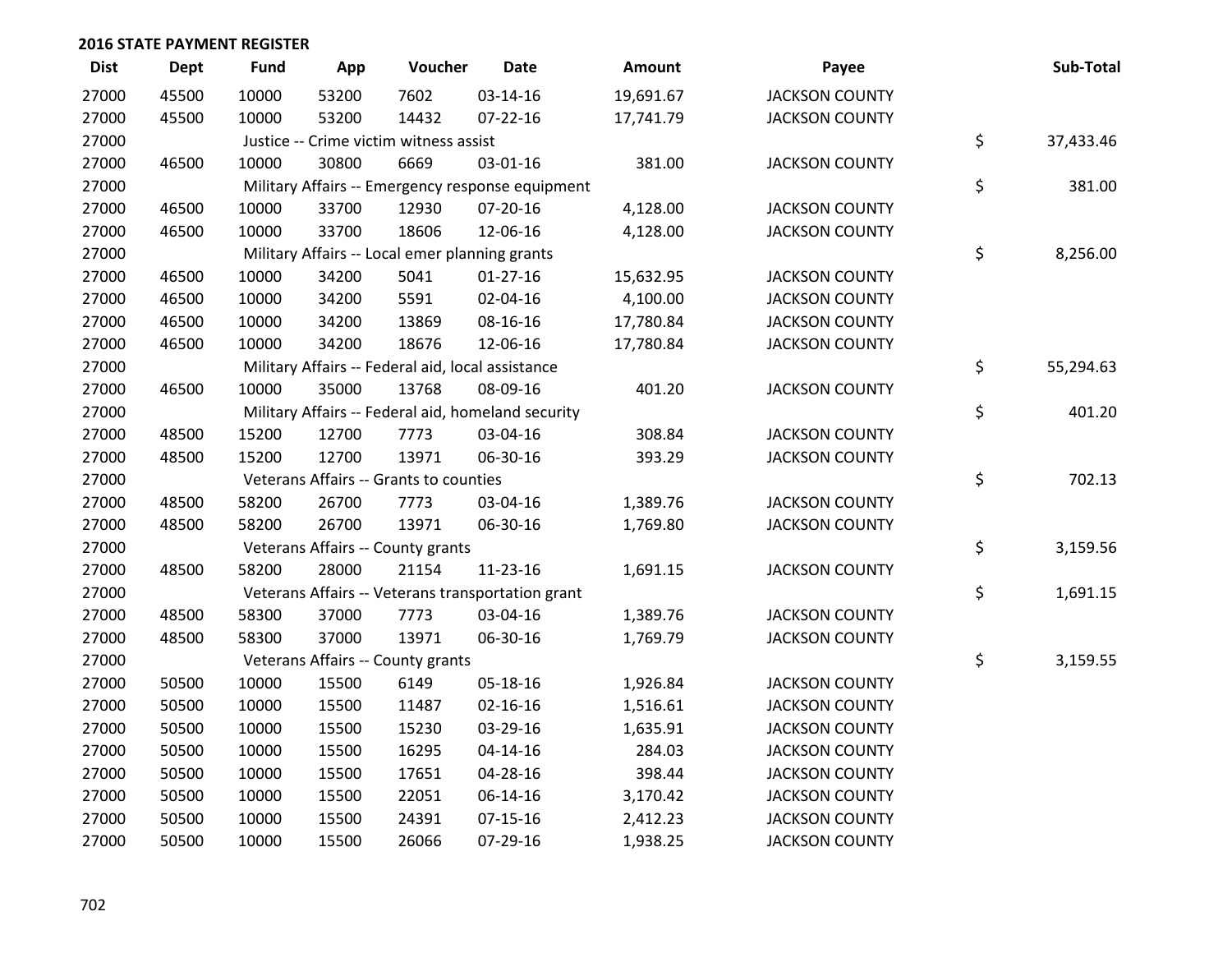| <b>Dist</b> | <b>Dept</b> | <b>Fund</b> | App                    | Voucher                                         | <b>Date</b>    | Amount       | Payee                 | Sub-Total          |
|-------------|-------------|-------------|------------------------|-------------------------------------------------|----------------|--------------|-----------------------|--------------------|
| 27000       | 50500       | 10000       | 15500                  | 28779                                           | 08-30-16       | 1,370.57     | <b>JACKSON COUNTY</b> |                    |
| 27000       | 50500       | 10000       | 15500                  | 33852                                           | 10-28-16       | 1,652.54     | <b>JACKSON COUNTY</b> |                    |
| 27000       | 50500       | 10000       | 15500                  | 35174                                           | 11-15-16       | 7,288.16     | <b>JACKSON COUNTY</b> |                    |
| 27000       | 50500       | 10000       | 15500                  | 38764                                           | 12-28-16       | 1,640.58     | <b>JACKSON COUNTY</b> |                    |
| 27000       | 50500       | 10000       | 74300                  | 18974                                           | $05 - 25 - 16$ | 9,860.00     | <b>JACKSON COUNTY</b> |                    |
| 27000       |             |             |                        | Administration -- Federal aid, local assistance |                |              |                       | \$<br>35,094.58    |
| 27000       | 50500       | 23500       | 37100                  | 6149                                            | 05-18-16       | 3,640.50     | <b>JACKSON COUNTY</b> |                    |
| 27000       | 50500       | 23500       | 37100                  | 11487                                           | $02 - 16 - 16$ | 3,193.16     | <b>JACKSON COUNTY</b> |                    |
| 27000       | 50500       | 23500       | 37100                  | 15230                                           | 03-29-16       | 3,099.49     | <b>JACKSON COUNTY</b> |                    |
| 27000       | 50500       | 23500       | 37100                  | 16295                                           | 04-14-16       | 1,821.65     | <b>JACKSON COUNTY</b> |                    |
| 27000       | 50500       | 23500       | 37100                  | 17651                                           | 04-28-16       | 2,647.60     | <b>JACKSON COUNTY</b> |                    |
| 27000       | 50500       | 23500       | 37100                  | 22051                                           | 06-14-16       | 1,470.95     | <b>JACKSON COUNTY</b> |                    |
| 27000       | 50500       | 23500       | 37100                  | 24391                                           | $07-15-16$     | 786.65       | <b>JACKSON COUNTY</b> |                    |
| 27000       | 50500       | 23500       | 37100                  | 26066                                           | 07-29-16       | 692.31       | <b>JACKSON COUNTY</b> |                    |
| 27000       | 50500       | 23500       | 37100                  | 28779                                           | 08-30-16       | 430.02       | <b>JACKSON COUNTY</b> |                    |
| 27000       | 50500       | 23500       | 37100                  | 33852                                           | 10-28-16       | 1,035.53     | <b>JACKSON COUNTY</b> |                    |
| 27000       | 50500       | 23500       | 37100                  | 35174                                           | $11 - 15 - 16$ | 3,003.48     | <b>JACKSON COUNTY</b> |                    |
| 27000       | 50500       | 23500       | 37100                  | 38764                                           | 12-28-16       | 3,455.25     | <b>JACKSON COUNTY</b> |                    |
| 27000       |             |             |                        | Administration -- Low-income assistance grants  |                |              |                       | \$<br>25,276.59    |
| 27000       | 50500       | 26900       | 16600                  | 13219                                           | 03-23-16       | 1,000.00     | <b>JACKSON COUNTY</b> |                    |
| 27000       | 50500       | 26900       | 16600                  | 13427                                           | 03-24-16       | 66,880.00    | <b>JACKSON COUNTY</b> |                    |
| 27000       | 50500       | 26900       | 16600                  | 18806                                           | 05-16-16       | 25,000.00    | <b>JACKSON COUNTY</b> |                    |
| 27000       | 50500       | 26900       | 16600                  | 29921                                           | 12-05-16       | 25,000.00    | <b>JACKSON COUNTY</b> |                    |
| 27000       |             |             | Administration -- Land |                                                 |                |              |                       | \$<br>117,880.00   |
| 27000       | 83500       | 10000       | 10500                  | 6019                                            | $07 - 25 - 16$ | 147,982.79   | <b>JACKSON COUNTY</b> |                    |
| 27000       | 83500       | 10000       | 10500                  | 13540                                           | $11 - 21 - 16$ | 785,236.77   | <b>JACKSON COUNTY</b> |                    |
| 27000       |             |             |                        | Revenue -- County and Municipal Aid             |                |              |                       | \$<br>933,219.56   |
| 27000       | 83500       | 10000       | 10900                  | 7219                                            | $07 - 25 - 16$ | 23,314.00    | <b>JACKSON COUNTY</b> |                    |
| 27000       |             |             |                        | Revenue -- State Aid, Tax Exempt Proprty        |                |              |                       | \$<br>23,314.00    |
| 27000       | 83500       | 10000       | 11000                  | 13540                                           | $11 - 21 - 16$ | 61,142.56    | <b>JACKSON COUNTY</b> |                    |
| 27000       |             |             |                        | Revenue -- Public Utility Distribution          |                |              |                       | \$<br>61,142.56    |
| 27000       | 83500       | 10000       | 30200                  | 5029                                            | 07-25-16       | 656,438.40   | <b>JACKSON COUNTY</b> |                    |
| 27000       | 83500       | 10000       | 30200                  | 5173                                            | $07 - 25 - 16$ | 2,523,637.75 | <b>JACKSON COUNTY</b> |                    |
| 27000       |             |             |                        | Revenue -- School Lvy Tx/First Dollar Cr        |                |              |                       | \$<br>3,180,076.15 |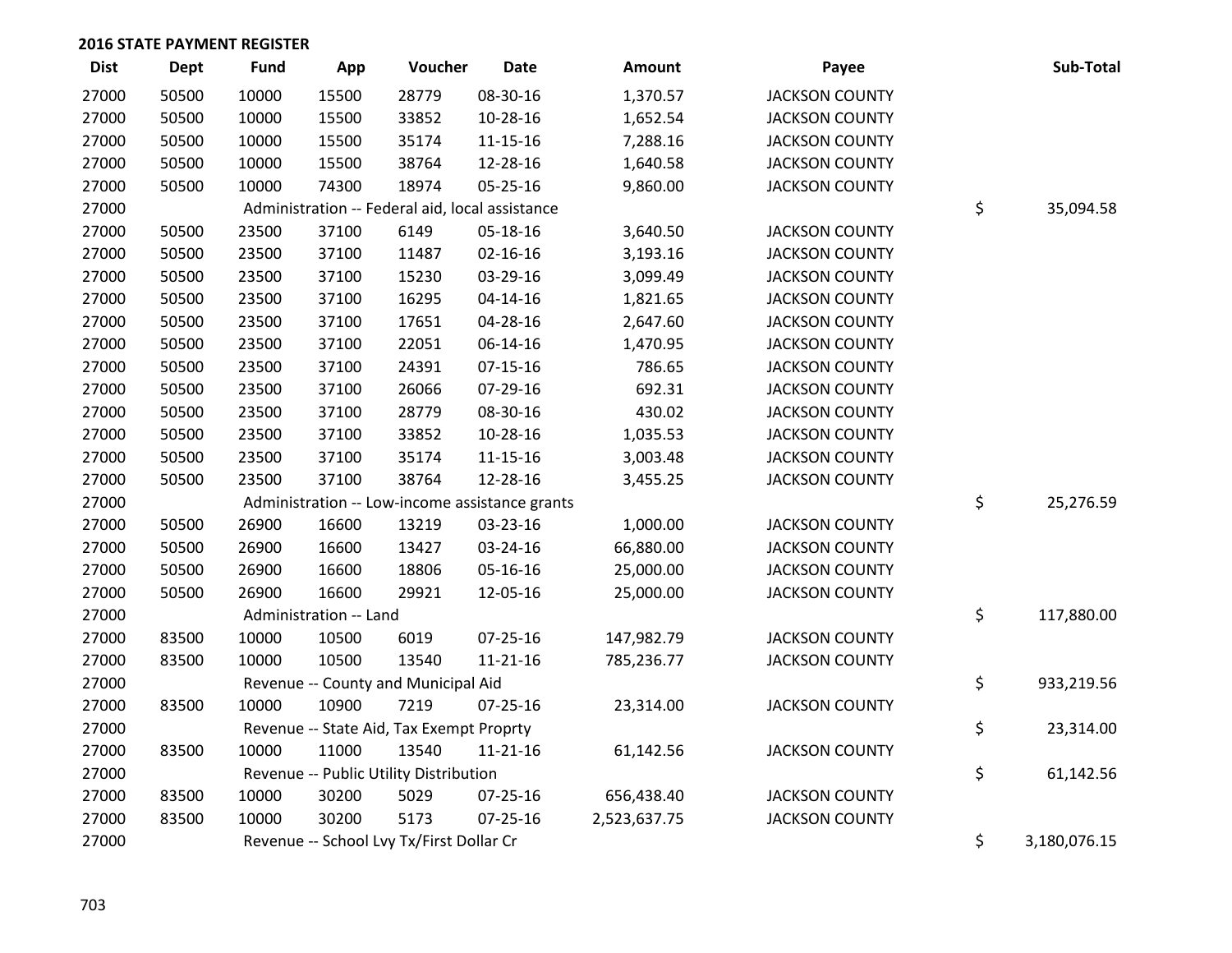| <b>Dist</b> | <b>Dept</b> | <b>Fund</b> | App                                  | Voucher                                          | <b>Date</b>                                         | Amount     | Payee                 | Sub-Total          |
|-------------|-------------|-------------|--------------------------------------|--------------------------------------------------|-----------------------------------------------------|------------|-----------------------|--------------------|
| 27000       | 83500       | 52100       | 36300                                | 3432                                             | 03-29-16                                            | 575,589.52 | <b>JACKSON COUNTY</b> |                    |
| 27000       |             |             |                                      | Revenue -- Lottery & Gaming Credit               |                                                     |            |                       | \$<br>575,589.52   |
| 27000       |             |             | <b>District Total Appropriations</b> |                                                  |                                                     |            |                       | \$<br>8,408,190.59 |
| 27002       | 16500       | 10000       | 22500                                | 5188                                             | 07-07-16                                            | 5,226.63   | <b>TOWN OF ADAMS</b>  |                    |
| 27002       |             |             |                                      | Safety & Prof Services -- Fire dues distribution |                                                     |            |                       | \$<br>5,226.63     |
| 27002       | 37000       | 10000       | 50300                                | 30554                                            | $02 - 17 - 16$                                      | 2,476.94   | TOWN OF ADAMS         |                    |
| 27002       |             |             |                                      |                                                  | Natural Resources -- Aids in lieu of taxes - gener  |            |                       | \$<br>2,476.94     |
| 27002       | 37000       | 21200       | 16600                                | 63404                                            | 06-20-16                                            | 1,018.80   | <b>TOWN OF ADAMS</b>  |                    |
| 27002       |             |             |                                      |                                                  | Natural Resources -- Gen program ops-state funds-FR |            |                       | \$<br>1,018.80     |
| 27002       | 37000       | 21200       | 57100                                | 63404                                            | 06-20-16                                            | 552.21     | <b>TOWN OF ADAMS</b>  |                    |
| 27002       |             |             |                                      |                                                  | Natural Resources -- ResAids - cnty forst, cl & mfl |            |                       | \$<br>552.21       |
| 27002       | 37000       | 21200       | 57900                                | 45596                                            | $04 - 21 - 16$                                      | 884.01     | <b>TOWN OF ADAMS</b>  |                    |
| 27002       |             |             |                                      |                                                  | Natural Resources -- Aids in lieu of taxes - sum s  |            |                       | \$<br>884.01       |
| 27002       | 37000       | 21200       | 58900                                | 102304                                           | 11-18-16                                            | 79.89      | <b>TOWN OF ADAMS</b>  |                    |
| 27002       |             |             |                                      |                                                  | Natural Resources -- Resource aids - distribution o |            |                       | \$<br>79.89        |
| 27002       | 39500       | 21100       | 19100                                | 870                                              | 07-05-16                                            | 29,336.14  | <b>TOWN OF ADAMS</b>  |                    |
| 27002       | 39500       | 21100       | 19100                                | 29942                                            | 10-03-16                                            | 29,336.16  | <b>TOWN OF ADAMS</b>  |                    |
| 27002       | 39500       | 21100       | 19100                                | 76689                                            | $01 - 04 - 16$                                      | 29,336.14  | <b>TOWN OF ADAMS</b>  |                    |
| 27002       | 39500       | 21100       | 19100                                | 84689                                            | 04-04-16                                            | 29,336.14  | <b>TOWN OF ADAMS</b>  |                    |
| 27002       |             |             |                                      | Transportation -- Trns Aids To Mnc.-Sf           |                                                     |            |                       | \$<br>117,344.58   |
| 27002       | 83500       | 10000       | 10500                                | 5992                                             | $07 - 25 - 16$                                      | 5,268.22   | <b>TOWN OF ADAMS</b>  |                    |
| 27002       | 83500       | 10000       | 10500                                | 13513                                            | $11 - 21 - 16$                                      | 21,879.94  | TOWN OF ADAMS         |                    |
| 27002       |             |             |                                      | Revenue -- County and Municipal Aid              |                                                     |            |                       | \$<br>27,148.16    |
| 27002       | 83500       | 10000       | 10900                                | 7911                                             | 07-25-16                                            | 60.00      | TOWN OF ADAMS         |                    |
| 27002       |             |             |                                      | Revenue -- State Aid, Tax Exempt Proprty         |                                                     |            |                       | \$<br>60.00        |
| 27002       | 83500       | 10000       | 11000                                | 13513                                            | $11 - 21 - 16$                                      | 8,575.89   | <b>TOWN OF ADAMS</b>  |                    |
| 27002       |             |             |                                      | Revenue -- Public Utility Distribution           |                                                     |            |                       | \$<br>8,575.89     |
| 27002       |             |             | <b>District Total Appropriations</b> |                                                  |                                                     |            |                       | \$<br>163,367.11   |
| 27004       | 16500       | 10000       | 22500                                | 4010                                             | 06-27-16                                            | 3,530.87   | <b>TOWN OF ALBION</b> |                    |
| 27004       |             |             |                                      | Safety & Prof Services -- Fire dues distribution |                                                     |            |                       | \$<br>3,530.87     |
| 27004       | 37000       | 10000       | 50300                                | 30550                                            | $02 - 17 - 16$                                      | 337.18     | <b>TOWN OF ALBION</b> |                    |
| 27004       |             |             |                                      |                                                  | Natural Resources -- Aids in lieu of taxes - gener  |            |                       | \$<br>337.18       |
| 27004       | 37000       | 21200       | 16600                                | 63405                                            | 06-20-16                                            | 1,337.35   | <b>TOWN OF ALBION</b> |                    |
| 27004       |             |             |                                      |                                                  | Natural Resources -- Gen program ops-state funds-FR |            |                       | \$<br>1,337.35     |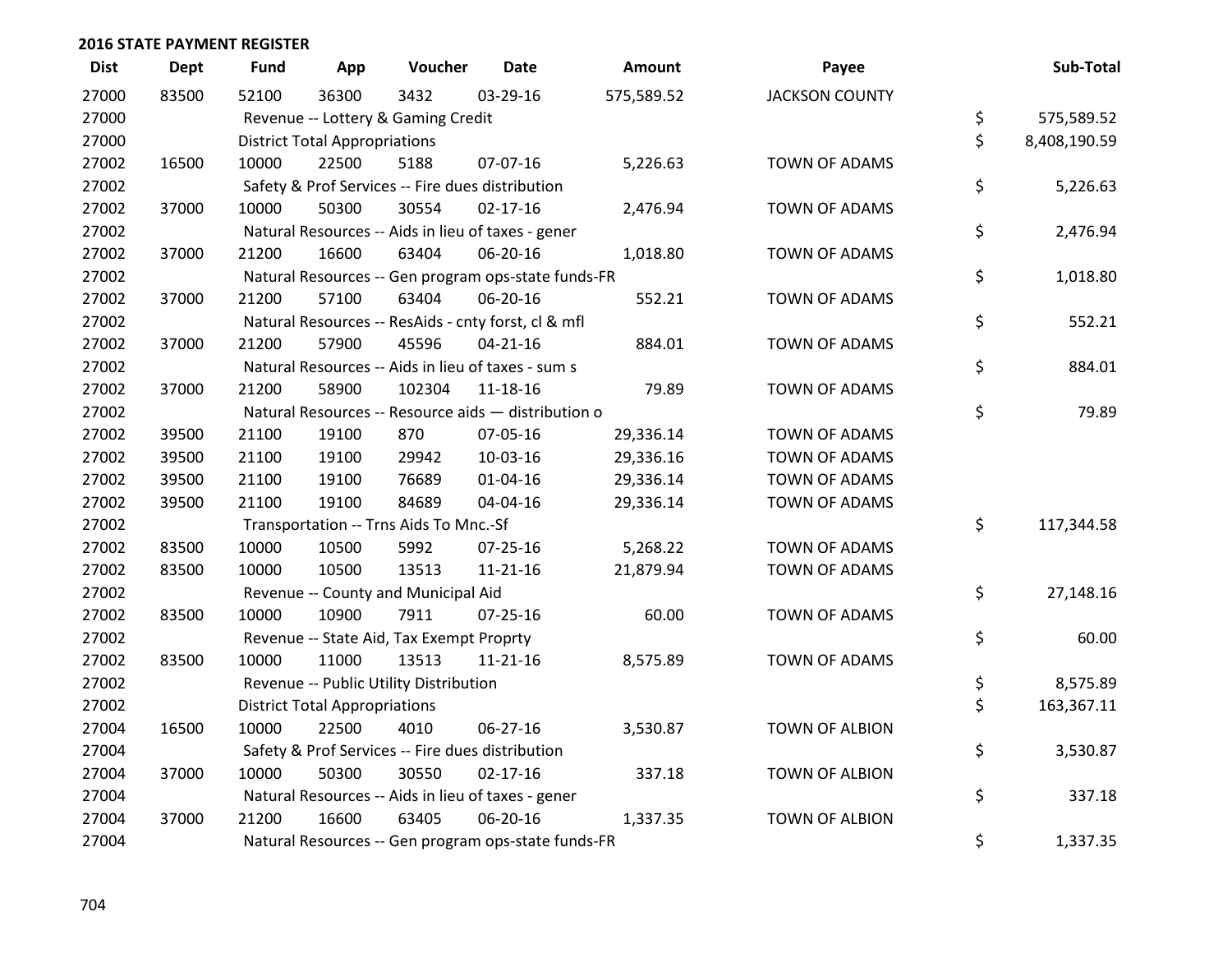| <b>Dist</b> | <b>Dept</b> | <b>Fund</b> | App                                  | Voucher                                             | <b>Date</b>    | <b>Amount</b> | Payee                     | Sub-Total        |
|-------------|-------------|-------------|--------------------------------------|-----------------------------------------------------|----------------|---------------|---------------------------|------------------|
| 27004       | 37000       | 21200       | 57100                                | 63405                                               | 06-20-16       | 620.94        | TOWN OF ALBION            |                  |
| 27004       |             |             |                                      | Natural Resources -- ResAids - cnty forst, cl & mfl |                |               |                           | \$<br>620.94     |
| 27004       | 37000       | 21200       | 57900                                | 45581                                               | $04 - 21 - 16$ | 46.68         | TOWN OF ALBION            |                  |
| 27004       | 37000       | 21200       | 57900                                | 45582                                               | $04 - 21 - 16$ | 174.65        | TOWN OF ALBION            |                  |
| 27004       |             |             |                                      | Natural Resources -- Aids in lieu of taxes - sum s  |                |               |                           | \$<br>221.33     |
| 27004       | 37000       | 21200       | 58900                                | 102305                                              | 11-18-16       | 935.50        | TOWN OF ALBION            |                  |
| 27004       |             |             |                                      | Natural Resources -- Resource aids - distribution o |                |               |                           | \$<br>935.50     |
| 27004       | 39500       | 21100       | 19100                                | 871                                                 | 07-05-16       | 29,660.94     | <b>TOWN OF ALBION</b>     |                  |
| 27004       | 39500       | 21100       | 19100                                | 29943                                               | 10-03-16       | 29,660.94     | TOWN OF ALBION            |                  |
| 27004       | 39500       | 21100       | 19100                                | 76690                                               | 01-04-16       | 29,660.94     | TOWN OF ALBION            |                  |
| 27004       | 39500       | 21100       | 19100                                | 84690                                               | 04-04-16       | 29,660.94     | TOWN OF ALBION            |                  |
| 27004       |             |             |                                      | Transportation -- Trns Aids To Mnc.-Sf              |                |               |                           | \$<br>118,643.76 |
| 27004       | 83500       | 10000       | 10500                                | 5993                                                | 07-25-16       | 3,281.62      | <b>TOWN OF ALBION</b>     |                  |
| 27004       | 83500       | 10000       | 10500                                | 13514                                               | 11-21-16       | 18,338.66     | TOWN OF ALBION            |                  |
| 27004       |             |             |                                      | Revenue -- County and Municipal Aid                 |                |               |                           | \$<br>21,620.28  |
| 27004       | 83500       | 10000       | 10900                                | 7912                                                | $07 - 25 - 16$ | 17.00         | <b>TOWN OF ALBION</b>     |                  |
| 27004       |             |             |                                      | Revenue -- State Aid, Tax Exempt Proprty            |                |               |                           | \$<br>17.00      |
| 27004       | 83500       | 10000       | 11000                                | 13514                                               | $11 - 21 - 16$ | 267.34        | TOWN OF ALBION            |                  |
| 27004       |             |             |                                      | Revenue -- Public Utility Distribution              |                |               |                           | \$<br>267.34     |
| 27004       | 83500       | 52100       | 36300                                | 3090                                                | 03-29-16       | 1,247.31      | TOWN OF ALBION            |                  |
| 27004       |             |             |                                      | Revenue -- Lottery & Gaming Credit                  |                |               |                           | \$<br>1,247.31   |
| 27004       |             |             | <b>District Total Appropriations</b> |                                                     |                |               |                           | \$<br>148,778.86 |
| 27006       | 39500       | 21100       | 19100                                | 76691                                               | $01 - 04 - 16$ | 37,797.33     | TOWN OF ALMA              |                  |
| 27006       | 39500       | 21100       | 19100                                | 84691                                               | 04-04-16       | 37,797.33     | <b>TOWN OF ALMA</b>       |                  |
| 27006       |             |             |                                      | Transportation -- Trns Aids To Mnc.-Sf              |                |               |                           | \$<br>75,594.66  |
| 27006       |             |             | <b>District Total Appropriations</b> |                                                     |                |               |                           | \$<br>75,594.66  |
| 27008       | 16500       | 10000       | 22500                                | 4012                                                | $06 - 27 - 16$ | 634.28        | TOWN OF BEAR BLUFF        |                  |
| 27008       |             |             |                                      | Safety & Prof Services -- Fire dues distribution    |                |               |                           | \$<br>634.28     |
| 27008       | 37000       | 10000       | 50300                                | 28956                                               | $02 - 12 - 16$ | 573.18        | TOWN OF BEAR BLUFF        |                  |
| 27008       |             |             |                                      | Natural Resources -- Aids in lieu of taxes - gener  |                |               |                           | \$<br>573.18     |
| 27008       | 37000       | 21200       | 16600                                | 63407                                               | 06-20-16       | 200.89        | TOWN OF BEAR BLUFF        |                  |
| 27008       |             |             |                                      | Natural Resources -- Gen program ops-state funds-FR |                |               |                           | \$<br>200.89     |
| 27008       | 37000       | 21200       | 57100                                | 63407                                               | 06-20-16       | 2,911.29      | <b>TOWN OF BEAR BLUFF</b> |                  |
| 27008       |             |             |                                      | Natural Resources -- ResAids - cnty forst, cl & mfl |                |               |                           | \$<br>2,911.29   |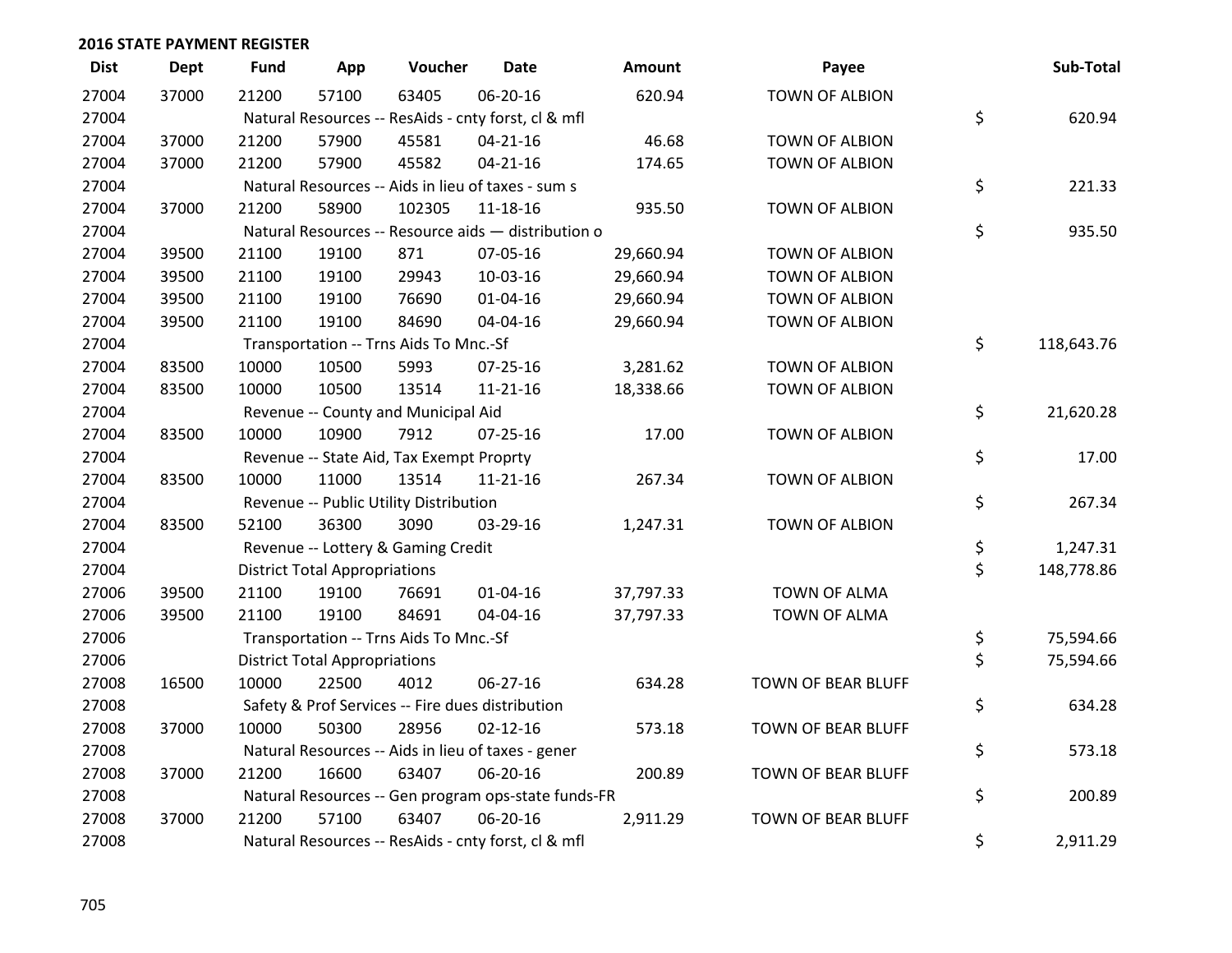| <b>Dist</b> | <b>Dept</b> | <b>Fund</b> | App                                  | Voucher                                  | <b>Date</b>                                         | <b>Amount</b> | Payee                     | Sub-Total        |
|-------------|-------------|-------------|--------------------------------------|------------------------------------------|-----------------------------------------------------|---------------|---------------------------|------------------|
| 27008       | 37000       | 21200       | 57900                                | 45813                                    | $04 - 21 - 16$                                      | 371.45        | <b>TOWN OF BEAR BLUFF</b> |                  |
| 27008       |             |             |                                      |                                          | Natural Resources -- Aids in lieu of taxes - sum s  |               |                           | \$<br>371.45     |
| 27008       | 39500       | 21100       | 19100                                | 873                                      | 07-05-16                                            | 21,001.57     | TOWN OF BEAR BLUFF        |                  |
| 27008       | 39500       | 21100       | 19100                                | 29945                                    | 10-03-16                                            | 21,001.59     | TOWN OF BEAR BLUFF        |                  |
| 27008       | 39500       | 21100       | 19100                                | 76692                                    | $01 - 04 - 16$                                      | 21,001.57     | TOWN OF BEAR BLUFF        |                  |
| 27008       | 39500       | 21100       | 19100                                | 84692                                    | 04-04-16                                            | 21,001.57     | TOWN OF BEAR BLUFF        |                  |
| 27008       |             |             |                                      | Transportation -- Trns Aids To Mnc.-Sf   |                                                     |               |                           | \$<br>84,006.30  |
| 27008       | 83500       | 10000       | 10500                                | 5995                                     | $07 - 25 - 16$                                      | 398.99        | TOWN OF BEAR BLUFF        |                  |
| 27008       | 83500       | 10000       | 10500                                | 13516                                    | $11 - 21 - 16$                                      | 2,260.92      | TOWN OF BEAR BLUFF        |                  |
| 27008       |             |             |                                      | Revenue -- County and Municipal Aid      |                                                     |               |                           | \$<br>2,659.91   |
| 27008       |             |             | <b>District Total Appropriations</b> |                                          |                                                     |               |                           | \$<br>91,357.30  |
| 27010       | 16500       | 10000       | 22500                                | 4013                                     | 06-27-16                                            | 3,690.54      | <b>TOWN OF BROCKWAY</b>   |                  |
| 27010       |             |             |                                      |                                          | Safety & Prof Services -- Fire dues distribution    |               |                           | \$<br>3,690.54   |
| 27010       | 37000       | 10000       | 50300                                | 30899                                    | $02 - 17 - 16$                                      | 6,441.78      | <b>TOWN OF BROCKWAY</b>   |                  |
| 27010       | 37000       | 10000       | 50300                                | 30900                                    | $02 - 17 - 16$                                      | 4,197.57      | <b>TOWN OF BROCKWAY</b>   |                  |
| 27010       |             |             |                                      |                                          | Natural Resources -- Aids in lieu of taxes - gener  |               |                           | \$<br>10,639.35  |
| 27010       | 37000       | 21200       | 16600                                | 63408                                    | 06-20-16                                            | 222.43        | <b>TOWN OF BROCKWAY</b>   |                  |
| 27010       |             |             |                                      |                                          | Natural Resources -- Gen program ops-state funds-FR |               |                           | \$<br>222.43     |
| 27010       | 37000       | 21200       | 57100                                | 63408                                    | 06-20-16                                            | 4,996.89      | <b>TOWN OF BROCKWAY</b>   |                  |
| 27010       |             |             |                                      |                                          | Natural Resources -- ResAids - cnty forst, cl & mfl |               |                           | \$<br>4,996.89   |
| 27010       | 37000       | 21200       | 57900                                | 46895                                    | $04 - 21 - 16$                                      | 2,821.86      | <b>TOWN OF BROCKWAY</b>   |                  |
| 27010       |             |             |                                      |                                          | Natural Resources -- Aids in lieu of taxes - sum s  |               |                           | \$<br>2,821.86   |
| 27010       | 39500       | 21100       | 19100                                | 874                                      | 07-05-16                                            | 25,950.57     | <b>TOWN OF BROCKWAY</b>   |                  |
| 27010       | 39500       | 21100       | 19100                                | 29946                                    | 10-03-16                                            | 25,950.57     | <b>TOWN OF BROCKWAY</b>   |                  |
| 27010       | 39500       | 21100       | 19100                                | 76693                                    | $01 - 04 - 16$                                      | 25,950.57     | <b>TOWN OF BROCKWAY</b>   |                  |
| 27010       | 39500       | 21100       | 19100                                | 84693                                    | 04-04-16                                            | 25,950.57     | <b>TOWN OF BROCKWAY</b>   |                  |
| 27010       |             |             |                                      | Transportation -- Trns Aids To Mnc.-Sf   |                                                     |               |                           | \$<br>103,802.28 |
| 27010       | 83500       | 10000       | 10500                                | 5996                                     | 07-25-16                                            | 15,624.53     | <b>TOWN OF BROCKWAY</b>   |                  |
| 27010       | 83500       | 10000       | 10500                                | 13517                                    | $11 - 21 - 16$                                      | 82,230.65     | <b>TOWN OF BROCKWAY</b>   |                  |
| 27010       |             |             |                                      | Revenue -- County and Municipal Aid      |                                                     |               |                           | \$<br>97,855.18  |
| 27010       | 83500       | 10000       | 10900                                | 7914                                     | $07 - 25 - 16$                                      | 2,069.00      | <b>TOWN OF BROCKWAY</b>   |                  |
| 27010       |             |             |                                      | Revenue -- State Aid, Tax Exempt Proprty |                                                     |               |                           | \$<br>2,069.00   |
| 27010       | 83500       | 10000       | 11000                                | 13517                                    | $11 - 21 - 16$                                      | 6,536.31      | <b>TOWN OF BROCKWAY</b>   |                  |
| 27010       |             |             |                                      | Revenue -- Public Utility Distribution   |                                                     |               |                           | \$<br>6,536.31   |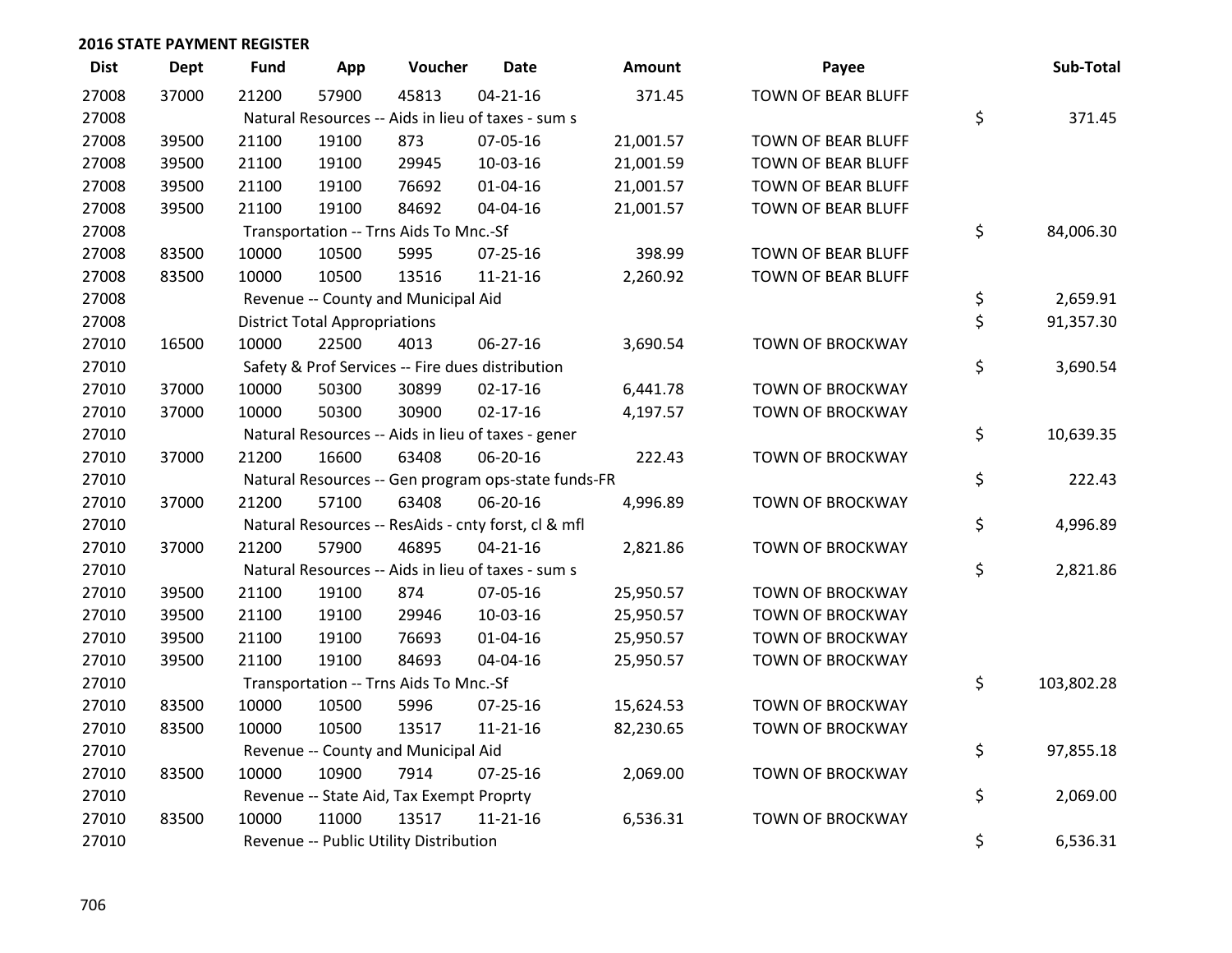| <b>Dist</b> | <b>Dept</b> | <b>Fund</b> | App                                  | Voucher                                  | <b>Date</b>                                         | <b>Amount</b> | Payee                   | Sub-Total        |
|-------------|-------------|-------------|--------------------------------------|------------------------------------------|-----------------------------------------------------|---------------|-------------------------|------------------|
| 27010       | 83500       | 10000       | 50100                                | 2540                                     | $01-29-16$                                          | 1,730.20      | <b>TOWN OF BROCKWAY</b> |                  |
| 27010       |             |             |                                      | Revenue -- Payments for municipal svcs   |                                                     |               |                         | \$<br>1,730.20   |
| 27010       | 83500       | 52100       | 36300                                | 3091                                     | 03-29-16                                            | 4,152.72      | <b>TOWN OF BROCKWAY</b> |                  |
| 27010       |             |             |                                      | Revenue -- Lottery & Gaming Credit       |                                                     |               |                         | \$<br>4,152.72   |
| 27010       |             |             | <b>District Total Appropriations</b> |                                          |                                                     |               |                         | \$<br>238,516.76 |
| 27012       | 16500       | 10000       | 22500                                | 4014                                     | 06-27-16                                            | 838.50        | TOWN OF CITY POINT      |                  |
| 27012       |             |             |                                      |                                          | Safety & Prof Services -- Fire dues distribution    |               |                         | \$<br>838.50     |
| 27012       | 37000       | 21200       | 16600                                | 63409                                    | 06-20-16                                            | 1,181.96      | TOWN OF CITY POINT      |                  |
| 27012       |             |             |                                      |                                          | Natural Resources -- Gen program ops-state funds-FR |               |                         | \$<br>1,181.96   |
| 27012       | 37000       | 21200       | 57100                                | 63409                                    | 06-20-16                                            | 11,389.49     | TOWN OF CITY POINT      |                  |
| 27012       |             |             |                                      |                                          | Natural Resources -- ResAids - cnty forst, cl & mfl |               |                         | \$<br>11,389.49  |
| 27012       | 37000       | 21200       | 57900                                | 45548                                    | $04 - 21 - 16$                                      | 1,003.20      | TOWN OF CITY POINT      |                  |
| 27012       |             |             |                                      |                                          | Natural Resources -- Aids in lieu of taxes - sum s  |               |                         | \$<br>1,003.20   |
| 27012       | 37000       | 21200       | 58900                                | 102307                                   | 11-18-16                                            | 2,932.38      | TOWN OF CITY POINT      |                  |
| 27012       |             |             |                                      |                                          | Natural Resources -- Resource aids - distribution o |               |                         | \$<br>2,932.38   |
| 27012       | 39500       | 21100       | 19100                                | 875                                      | 07-05-16                                            | 24,470.79     | TOWN OF CITY POINT      |                  |
| 27012       | 39500       | 21100       | 19100                                | 29947                                    | 10-03-16                                            | 24,470.80     | TOWN OF CITY POINT      |                  |
| 27012       | 39500       | 21100       | 19100                                | 76694                                    | $01 - 04 - 16$                                      | 24,470.79     | TOWN OF CITY POINT      |                  |
| 27012       | 39500       | 21100       | 19100                                | 84694                                    | 04-04-16                                            | 24,470.79     | TOWN OF CITY POINT      |                  |
| 27012       |             |             |                                      | Transportation -- Trns Aids To Mnc.-Sf   |                                                     |               |                         | \$<br>97,883.17  |
| 27012       | 83500       | 10000       | 10500                                | 5997                                     | $07 - 25 - 16$                                      | 1,232.82      | TOWN OF CITY POINT      |                  |
| 27012       | 83500       | 10000       | 10500                                | 13518                                    | $11 - 21 - 16$                                      | 6,339.28      | TOWN OF CITY POINT      |                  |
| 27012       |             |             |                                      | Revenue -- County and Municipal Aid      |                                                     |               |                         | \$<br>7,572.10   |
| 27012       | 83500       | 10000       | 10900                                | 7915                                     | $07 - 25 - 16$                                      | 1.00          | TOWN OF CITY POINT      |                  |
| 27012       |             |             |                                      | Revenue -- State Aid, Tax Exempt Proprty |                                                     |               |                         | \$<br>1.00       |
| 27012       | 83500       | 10000       | 11000                                | 13518                                    | $11 - 21 - 16$                                      | 672.24        | TOWN OF CITY POINT      |                  |
| 27012       |             |             |                                      | Revenue -- Public Utility Distribution   |                                                     |               |                         | \$<br>672.24     |
| 27012       |             |             | <b>District Total Appropriations</b> |                                          |                                                     |               |                         | \$<br>123,474.04 |
| 27014       | 16500       | 10000       | 22500                                | 4015                                     | 06-27-16                                            | 1,223.67      | TOWN OF CLEVELAND       |                  |
| 27014       |             |             |                                      |                                          | Safety & Prof Services -- Fire dues distribution    |               |                         | \$<br>1,223.67   |
| 27014       | 37000       | 10000       | 50300                                | 30599                                    | $02 - 17 - 16$                                      | 8,363.36      | TOWN OF CLEVELAND       |                  |
| 27014       | 37000       | 10000       | 50300                                | 45774                                    | $04 - 21 - 16$                                      | 275.73        | TOWN OF CLEVELAND       |                  |
| 27014       | 37000       | 10000       | 50300                                | 45776                                    | $04 - 21 - 16$                                      | 19.70         | TOWN OF CLEVELAND       |                  |
| 27014       |             |             |                                      |                                          | Natural Resources -- Aids in lieu of taxes - gener  |               |                         | \$<br>8,658.79   |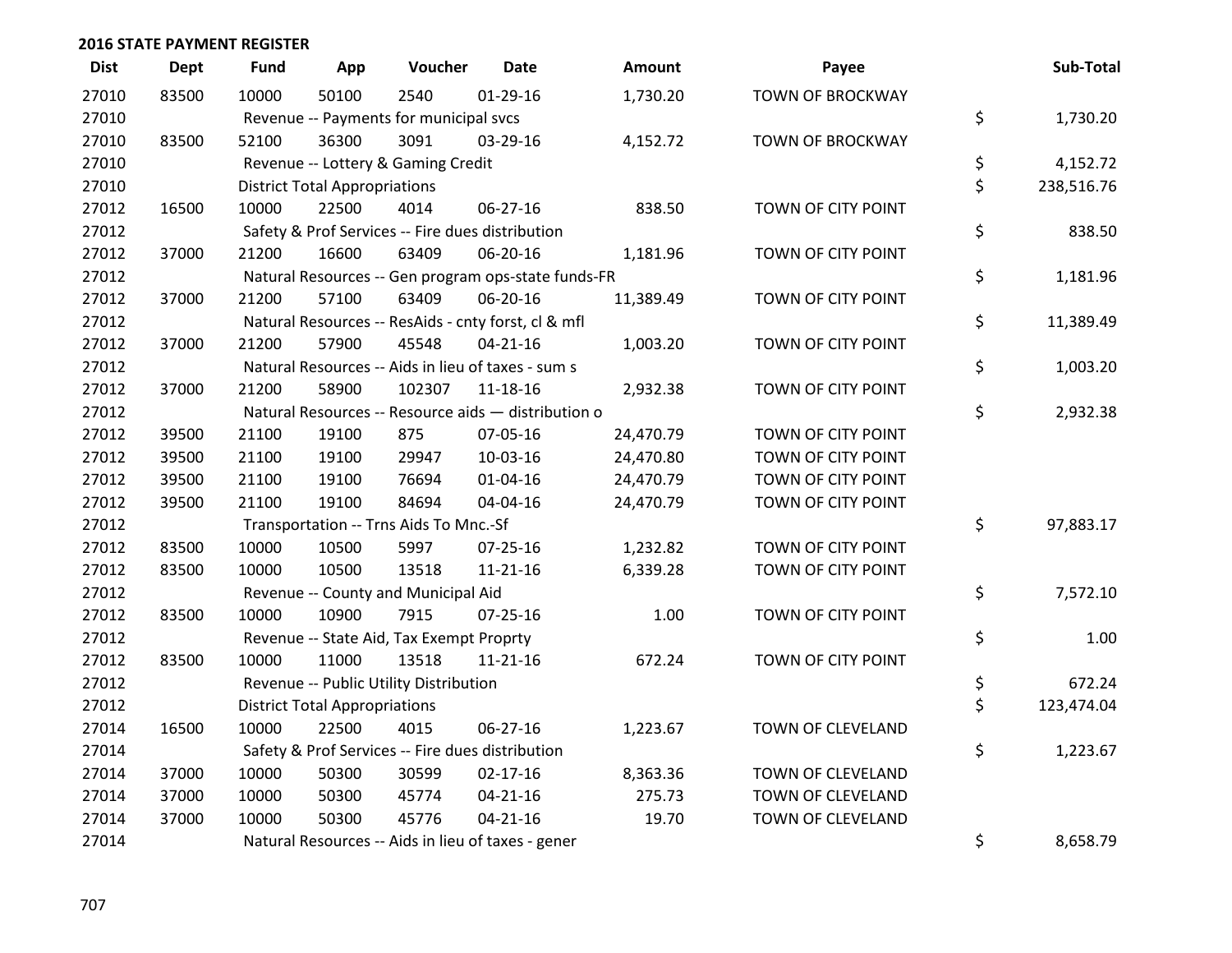| <b>Dist</b> | <b>Dept</b> | <b>Fund</b> | App                                  | Voucher                                             | <b>Date</b>    | <b>Amount</b> | Payee                 | Sub-Total        |
|-------------|-------------|-------------|--------------------------------------|-----------------------------------------------------|----------------|---------------|-----------------------|------------------|
| 27014       | 37000       | 21200       | 16600                                | 63410                                               | 06-20-16       | 1,527.46      | TOWN OF CLEVELAND     |                  |
| 27014       |             |             |                                      | Natural Resources -- Gen program ops-state funds-FR |                |               |                       | \$<br>1,527.46   |
| 27014       | 37000       | 21200       | 57100                                | 63410                                               | 06-20-16       | 690.18        | TOWN OF CLEVELAND     |                  |
| 27014       |             |             |                                      | Natural Resources -- ResAids - cnty forst, cl & mfl |                |               |                       | \$<br>690.18     |
| 27014       | 37000       | 21200       | 57900                                | 45775                                               | $04 - 21 - 16$ | 6.37          | TOWN OF CLEVELAND     |                  |
| 27014       |             |             |                                      | Natural Resources -- Aids in lieu of taxes - sum s  |                |               |                       | \$<br>6.37       |
| 27014       | 37000       | 21200       | 58900                                | 102308                                              | 11-18-16       | 562.21        | TOWN OF CLEVELAND     |                  |
| 27014       |             |             |                                      | Natural Resources -- Resource aids - distribution o |                |               |                       | \$<br>562.21     |
| 27014       | 39500       | 21100       | 19100                                | 876                                                 | 07-05-16       | 27,717.67     | TOWN OF CLEVELAND     |                  |
| 27014       | 39500       | 21100       | 19100                                | 29948                                               | 10-03-16       | 27,717.69     | TOWN OF CLEVELAND     |                  |
| 27014       |             |             |                                      | Transportation -- Trns Aids To Mnc.-Sf              |                |               |                       | \$<br>55,435.36  |
| 27014       | 39500       | 21100       | 17400                                | 81842                                               | 05-16-16       | 37,833.56     | TREAS TN CLEVELAND    |                  |
| 27014       |             |             |                                      | Transportation -- Disastr Damag Aid Sf              |                |               |                       | \$<br>37,833.56  |
| 27014       | 39500       | 21100       | 19100                                | 76695                                               | $01 - 04 - 16$ | 27,717.67     | TOWN OF CLEVELAND     |                  |
| 27014       | 39500       | 21100       | 19100                                | 84695                                               | 04-04-16       | 27,717.67     | TOWN OF CLEVELAND     |                  |
| 27014       |             |             |                                      | Transportation -- Trns Aids To Mnc.-Sf              |                |               |                       | \$<br>55,435.34  |
| 27014       | 83500       | 10000       | 10500                                | 5998                                                | $07 - 25 - 16$ | 5,482.24      | TOWN OF CLEVELAND     |                  |
| 27014       | 83500       | 10000       | 10500                                | 13519                                               | $11 - 21 - 16$ | 30,429.01     | TOWN OF CLEVELAND     |                  |
| 27014       |             |             |                                      | Revenue -- County and Municipal Aid                 |                |               |                       | \$<br>35,911.25  |
| 27014       | 83500       | 10000       | 10900                                | 7916                                                | $07 - 25 - 16$ | 5.00          | TOWN OF CLEVELAND     |                  |
| 27014       |             |             |                                      | Revenue -- State Aid, Tax Exempt Proprty            |                |               |                       | \$<br>5.00       |
| 27014       | 83500       | 10000       | 11000                                | 13519                                               | $11 - 21 - 16$ | 662.13        | TOWN OF CLEVELAND     |                  |
| 27014       |             |             |                                      | Revenue -- Public Utility Distribution              |                |               |                       | \$<br>662.13     |
| 27014       |             |             | <b>District Total Appropriations</b> |                                                     |                |               |                       | \$<br>197,951.32 |
| 27016       | 16500       | 10000       | 22500                                | 4016                                                | 06-27-16       | 2,575.65      | <b>TOWN OF CURRAN</b> |                  |
| 27016       |             |             |                                      | Safety & Prof Services -- Fire dues distribution    |                |               |                       | \$<br>2,575.65   |
| 27016       | 37000       | 21200       | 16600                                | 63411                                               | 06-20-16       | 842.51        | <b>TOWN OF CURRAN</b> |                  |
| 27016       |             |             |                                      | Natural Resources -- Gen program ops-state funds-FR |                |               |                       | \$<br>842.51     |
| 27016       | 37000       | 21200       | 57100                                | 63411                                               | 06-20-16       | 378.58        | <b>TOWN OF CURRAN</b> |                  |
| 27016       |             |             |                                      | Natural Resources -- ResAids - cnty forst, cl & mfl |                |               |                       | \$<br>378.58     |
| 27016       | 37000       | 21200       | 57900                                | 45480                                               | $04 - 21 - 16$ | 26.77         | <b>TOWN OF CURRAN</b> |                  |
| 27016       |             |             |                                      | Natural Resources -- Aids in lieu of taxes - sum s  |                |               |                       | \$<br>26.77      |
| 27016       | 39500       | 21100       | 19100                                | 877                                                 | 07-05-16       | 20,891.47     | <b>TOWN OF CURRAN</b> |                  |
| 27016       | 39500       | 21100       | 19100                                | 29949                                               | 10-03-16       | 20,891.49     | <b>TOWN OF CURRAN</b> |                  |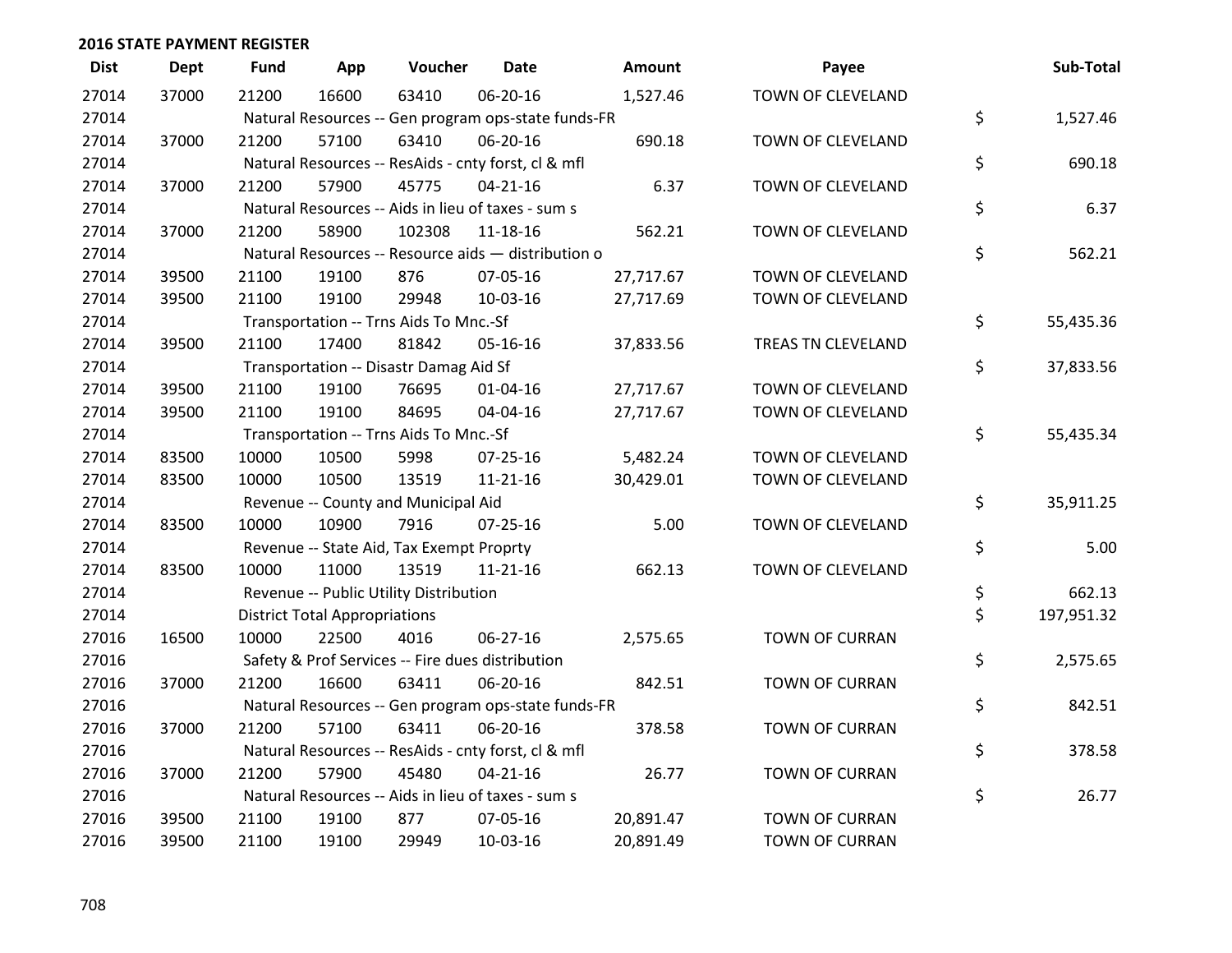| <b>Dist</b> | <b>Dept</b> | <b>Fund</b> | App                                  | Voucher                                  | <b>Date</b>                                         | <b>Amount</b> | Payee                   | Sub-Total        |
|-------------|-------------|-------------|--------------------------------------|------------------------------------------|-----------------------------------------------------|---------------|-------------------------|------------------|
| 27016       | 39500       | 21100       | 19100                                | 76696                                    | $01 - 04 - 16$                                      | 20,891.47     | <b>TOWN OF CURRAN</b>   |                  |
| 27016       | 39500       | 21100       | 19100                                | 84696                                    | 04-04-16                                            | 20,891.47     | <b>TOWN OF CURRAN</b>   |                  |
| 27016       |             |             |                                      | Transportation -- Trns Aids To Mnc.-Sf   |                                                     |               |                         | \$<br>83,565.90  |
| 27016       | 83500       | 10000       | 10500                                | 5999                                     | 07-25-16                                            | 4,596.92      | <b>TOWN OF CURRAN</b>   |                  |
| 27016       | 83500       | 10000       | 10500                                | 13520                                    | $11 - 21 - 16$                                      | 23,686.22     | <b>TOWN OF CURRAN</b>   |                  |
| 27016       |             |             |                                      | Revenue -- County and Municipal Aid      |                                                     |               |                         | \$<br>28,283.14  |
| 27016       | 83500       | 10000       | 10900                                | 7917                                     | $07 - 25 - 16$                                      | 5.00          | <b>TOWN OF CURRAN</b>   |                  |
| 27016       |             |             |                                      | Revenue -- State Aid, Tax Exempt Proprty |                                                     |               |                         | \$<br>5.00       |
| 27016       | 83500       | 10000       | 11000                                | 13520                                    | $11 - 21 - 16$                                      | 3,097.38      | <b>TOWN OF CURRAN</b>   |                  |
| 27016       |             |             |                                      | Revenue -- Public Utility Distribution   |                                                     |               |                         | \$<br>3,097.38   |
| 27016       |             |             | <b>District Total Appropriations</b> |                                          |                                                     |               |                         | \$<br>118,774.93 |
| 27018       | 16500       | 10000       | 22500                                | 4017                                     | 06-27-16                                            | 1,141.50      | <b>TOWN OF FRANKLIN</b> |                  |
| 27018       |             |             |                                      |                                          | Safety & Prof Services -- Fire dues distribution    |               |                         | \$<br>1,141.50   |
| 27018       | 37000       | 10000       | 50300                                | 47054                                    | $04 - 21 - 16$                                      | 20.92         | <b>TOWN OF FRANKLIN</b> |                  |
| 27018       |             |             |                                      |                                          | Natural Resources -- Aids in lieu of taxes - gener  |               |                         | \$<br>20.92      |
| 27018       | 37000       | 21200       | 16600                                | 63412                                    | 06-20-16                                            | 979.74        | <b>TOWN OF FRANKLIN</b> |                  |
| 27018       |             |             |                                      |                                          | Natural Resources -- Gen program ops-state funds-FR |               |                         | \$<br>979.74     |
| 27018       | 37000       | 21200       | 57100                                | 63412                                    | 06-20-16                                            | 440.25        | <b>TOWN OF FRANKLIN</b> |                  |
| 27018       |             |             |                                      |                                          | Natural Resources -- ResAids - cnty forst, cl & mfl |               |                         | \$<br>440.25     |
| 27018       | 37000       | 21200       | 57900                                | 47053                                    | $04 - 21 - 16$                                      | 164.24        | <b>TOWN OF FRANKLIN</b> |                  |
| 27018       |             |             |                                      |                                          | Natural Resources -- Aids in lieu of taxes - sum s  |               |                         | \$<br>164.24     |
| 27018       | 37000       | 21200       | 58900                                | 102309                                   | $11 - 18 - 16$                                      | 74.70         | <b>TOWN OF FRANKLIN</b> |                  |
| 27018       |             |             |                                      |                                          | Natural Resources -- Resource aids - distribution o |               |                         | \$<br>74.70      |
| 27018       | 39500       | 21100       | 19100                                | 878                                      | 07-05-16                                            | 18,612.40     | <b>TOWN OF FRANKLIN</b> |                  |
| 27018       | 39500       | 21100       | 19100                                | 29950                                    | 10-03-16                                            | 18,612.42     | <b>TOWN OF FRANKLIN</b> |                  |
| 27018       | 39500       | 21100       | 19100                                | 76697                                    | 01-04-16                                            | 18,612.40     | <b>TOWN OF FRANKLIN</b> |                  |
| 27018       | 39500       | 21100       | 19100                                | 84697                                    | 04-04-16                                            | 18,612.40     | <b>TOWN OF FRANKLIN</b> |                  |
| 27018       |             |             |                                      | Transportation -- Trns Aids To Mnc.-Sf   |                                                     |               |                         | \$<br>74,449.62  |
| 27018       | 83500       | 10000       | 10500                                | 6000                                     | 07-25-16                                            | 5,477.27      | <b>TOWN OF FRANKLIN</b> |                  |
| 27018       | 83500       | 10000       | 10500                                | 13521                                    | $11 - 21 - 16$                                      | 30,866.04     | <b>TOWN OF FRANKLIN</b> |                  |
| 27018       |             |             |                                      | Revenue -- County and Municipal Aid      |                                                     |               |                         | \$<br>36,343.31  |
| 27018       | 83500       | 10000       | 10900                                | 7918                                     | $07 - 25 - 16$                                      | 3.00          | <b>TOWN OF FRANKLIN</b> |                  |
| 27018       |             |             |                                      | Revenue -- State Aid, Tax Exempt Proprty |                                                     |               |                         | \$<br>3.00       |
| 27018       | 83500       | 10000       | 11000                                | 13521                                    | $11 - 21 - 16$                                      | 186.97        | TOWN OF FRANKLIN        |                  |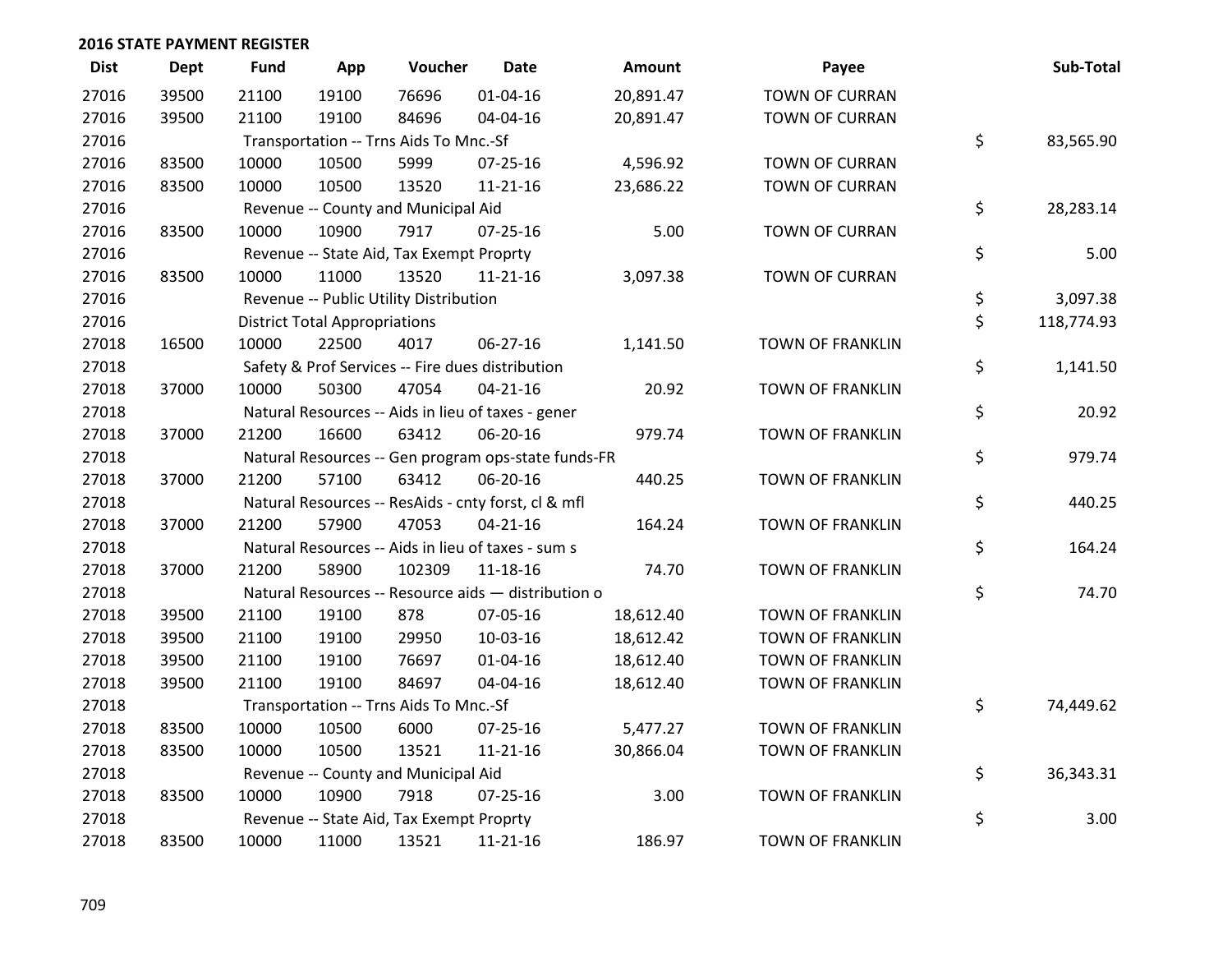| <b>Dist</b> | <b>Dept</b> | <b>Fund</b> | App                                  | Voucher                                  | <b>Date</b>                                         | Amount    | Payee                   | Sub-Total        |
|-------------|-------------|-------------|--------------------------------------|------------------------------------------|-----------------------------------------------------|-----------|-------------------------|------------------|
| 27018       |             |             |                                      | Revenue -- Public Utility Distribution   |                                                     |           |                         | \$<br>186.97     |
| 27018       |             |             | <b>District Total Appropriations</b> |                                          |                                                     |           |                         | \$<br>113,804.25 |
| 27020       | 16500       | 10000       | 22500                                | 4018                                     | 06-27-16                                            | 1,122.99  | TOWN OF GARDEN VALLEY   |                  |
| 27020       |             |             |                                      |                                          | Safety & Prof Services -- Fire dues distribution    |           |                         | \$<br>1,122.99   |
| 27020       | 37000       | 10000       | 50300                                | 30764                                    | $02 - 17 - 16$                                      | 713.24    | TOWN OF GARDEN VALLEY   |                  |
| 27020       | 37000       | 10000       | 50300                                | 46434                                    | $04 - 21 - 16$                                      | 148.40    | TOWN OF GARDEN VALLEY   |                  |
| 27020       |             |             |                                      |                                          | Natural Resources -- Aids in lieu of taxes - gener  |           |                         | \$<br>861.64     |
| 27020       | 37000       | 21200       | 16600                                | 63413                                    | 06-20-16                                            | 611.51    | TOWN OF GARDEN VALLEY   |                  |
| 27020       |             |             |                                      |                                          | Natural Resources -- Gen program ops-state funds-FR |           |                         | \$<br>611.51     |
| 27020       | 37000       | 21200       | 57100                                | 63413                                    | 06-20-16                                            | 274.78    | TOWN OF GARDEN VALLEY   |                  |
| 27020       |             |             |                                      |                                          | Natural Resources -- ResAids - cnty forst, cl & mfl |           |                         | \$<br>274.78     |
| 27020       | 37000       | 21200       | 57900                                | 46433                                    | $04 - 21 - 16$                                      | 156.70    | TOWN OF GARDEN VALLEY   |                  |
| 27020       | 37000       | 21200       | 57900                                | 46435                                    | $04 - 21 - 16$                                      | 52.80     | TOWN OF GARDEN VALLEY   |                  |
| 27020       |             |             |                                      |                                          | Natural Resources -- Aids in lieu of taxes - sum s  |           |                         | \$<br>209.50     |
| 27020       | 37000       | 21200       | 58900                                | 102310                                   | $11 - 18 - 16$                                      | 107.14    | TOWN OF GARDEN VALLEY   |                  |
| 27020       |             |             |                                      |                                          | Natural Resources -- Resource aids - distribution o |           |                         | \$<br>107.14     |
| 27020       | 39500       | 21100       | 19100                                | 879                                      | 07-05-16                                            | 29,528.82 | TOWN OF GARDEN VALLEY   |                  |
| 27020       | 39500       | 21100       | 19100                                | 29951                                    | 10-03-16                                            | 29,528.82 | TOWN OF GARDEN VALLEY   |                  |
| 27020       | 39500       | 21100       | 19100                                | 76698                                    | 01-04-16                                            | 29,528.82 | TOWN OF GARDEN VALLEY   |                  |
| 27020       | 39500       | 21100       | 19100                                | 84698                                    | 04-04-16                                            | 29,528.82 | TOWN OF GARDEN VALLEY   |                  |
| 27020       |             |             |                                      | Transportation -- Trns Aids To Mnc.-Sf   |                                                     |           |                         | \$<br>118,115.28 |
| 27020       | 83500       | 10000       | 10500                                | 6001                                     | $07 - 25 - 16$                                      | 4,774.68  | TOWN OF GARDEN VALLEY   |                  |
| 27020       | 83500       | 10000       | 10500                                | 13522                                    | 11-21-16                                            | 27,056.49 | TOWN OF GARDEN VALLEY   |                  |
| 27020       |             |             |                                      | Revenue -- County and Municipal Aid      |                                                     |           |                         | \$<br>31,831.17  |
| 27020       | 83500       | 10000       | 10900                                | 7919                                     | $07 - 25 - 16$                                      | 3.00      | TOWN OF GARDEN VALLEY   |                  |
| 27020       |             |             |                                      | Revenue -- State Aid, Tax Exempt Proprty |                                                     |           |                         | \$<br>3.00       |
| 27020       |             |             | <b>District Total Appropriations</b> |                                          |                                                     |           |                         | \$<br>153,137.01 |
| 27022       | 16500       | 10000       | 22500                                | 4019                                     | 06-27-16                                            | 1,682.78  | <b>TOWN OF GARFIELD</b> |                  |
| 27022       |             |             |                                      |                                          | Safety & Prof Services -- Fire dues distribution    |           |                         | \$<br>1,682.78   |
| 27022       | 37000       | 10000       | 50300                                | 30765                                    | $02 - 17 - 16$                                      | 6,579.07  | <b>TOWN OF GARFIELD</b> |                  |
| 27022       | 37000       | 10000       | 50300                                | 46437                                    | $04 - 21 - 16$                                      | 144.27    | <b>TOWN OF GARFIELD</b> |                  |
| 27022       | 37000       | 10000       | 50300                                | 46438                                    | $04 - 21 - 16$                                      | 427.75    | TOWN OF GARFIELD        |                  |
| 27022       | 37000       | 10000       | 50300                                | 46439                                    | $04 - 21 - 16$                                      | 0.80      | <b>TOWN OF GARFIELD</b> |                  |
| 27022       |             |             |                                      |                                          | Natural Resources -- Aids in lieu of taxes - gener  |           |                         | \$<br>7,151.89   |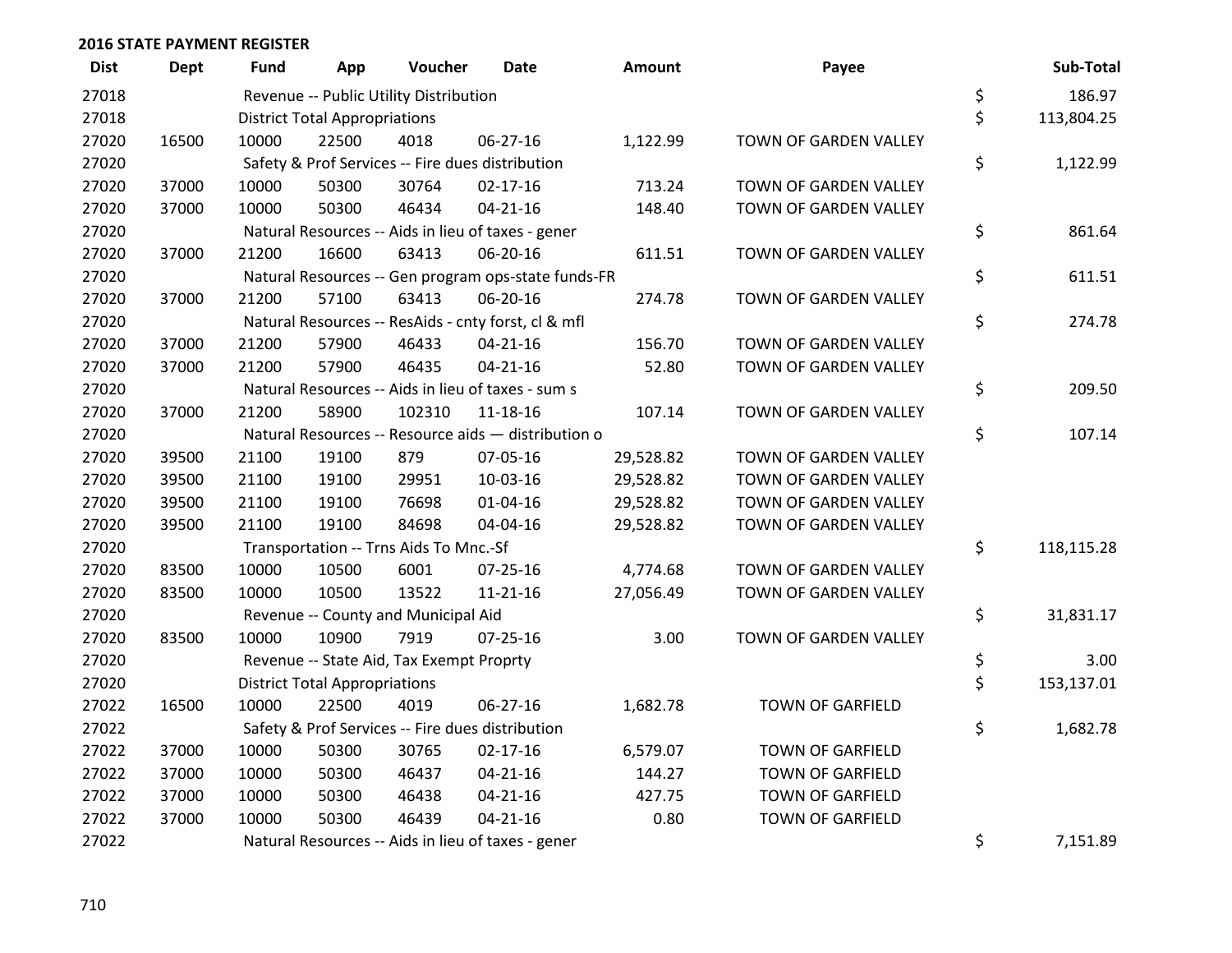| <b>Dist</b> | <b>Dept</b> | <b>Fund</b> | App                                  | Voucher                                             | Date           | <b>Amount</b> | Payee                    | Sub-Total        |
|-------------|-------------|-------------|--------------------------------------|-----------------------------------------------------|----------------|---------------|--------------------------|------------------|
| 27022       | 37000       | 21200       | 16600                                | 63414                                               | 06-20-16       | 1,323.52      | <b>TOWN OF GARFIELD</b>  |                  |
| 27022       |             |             |                                      | Natural Resources -- Gen program ops-state funds-FR |                |               |                          | \$<br>1,323.52   |
| 27022       | 37000       | 21200       | 57100                                | 63414                                               | 06-20-16       | 705.26        | <b>TOWN OF GARFIELD</b>  |                  |
| 27022       |             |             |                                      | Natural Resources -- ResAids - cnty forst, cl & mfl |                |               |                          | \$<br>705.26     |
| 27022       | 37000       | 21200       | 57900                                | 46436                                               | $04 - 21 - 16$ | 6.55          | <b>TOWN OF GARFIELD</b>  |                  |
| 27022       |             |             |                                      | Natural Resources -- Aids in lieu of taxes - sum s  |                |               |                          | \$<br>6.55       |
| 27022       | 37000       | 21200       | 58900                                | 102311                                              | 11-18-16       | 514.82        | <b>TOWN OF GARFIELD</b>  |                  |
| 27022       |             |             |                                      | Natural Resources -- Resource aids - distribution o |                |               |                          | \$<br>514.82     |
| 27022       | 39500       | 21100       | 17400                                | 61395                                               | $12 - 12 - 16$ | 13,678.36     | <b>TOWN OF GARFIELD</b>  |                  |
| 27022       |             |             |                                      | Transportation -- Disastr Damag Aid Sf              |                |               |                          | \$<br>13,678.36  |
| 27022       | 39500       | 21100       | 19100                                | 880                                                 | 07-05-16       | 17,929.78     | TOWN OF GARFIELD         |                  |
| 27022       | 39500       | 21100       | 19100                                | 29952                                               | 10-03-16       | 17,929.80     | TOWN OF GARFIELD         |                  |
| 27022       |             |             |                                      | Transportation -- Trns Aids To Mnc.-Sf              |                |               |                          | \$<br>35,859.58  |
| 27022       | 39500       | 21100       | 17400                                | 80958                                               | 05-05-16       | 61,374.01     | <b>TREAS TN GARFIELD</b> |                  |
| 27022       |             |             |                                      | Transportation -- Disastr Damag Aid Sf              |                |               |                          | \$<br>61,374.01  |
| 27022       | 39500       | 21100       | 19100                                | 76699                                               | 01-04-16       | 17,929.78     | TOWN OF GARFIELD         |                  |
| 27022       | 39500       | 21100       | 19100                                | 84699                                               | 04-04-16       | 17,929.78     | <b>TOWN OF GARFIELD</b>  |                  |
| 27022       |             |             |                                      | Transportation -- Trns Aids To Mnc.-Sf              |                |               |                          | \$<br>35,859.56  |
| 27022       | 83500       | 10000       | 10500                                | 6002                                                | $07 - 25 - 16$ | 4,981.74      | <b>TOWN OF GARFIELD</b>  |                  |
| 27022       | 83500       | 10000       | 10500                                | 13523                                               | $11 - 21 - 16$ | 28,229.83     | TOWN OF GARFIELD         |                  |
| 27022       |             |             |                                      | Revenue -- County and Municipal Aid                 |                |               |                          | \$<br>33,211.57  |
| 27022       | 83500       | 10000       | 10900                                | 7920                                                | $07 - 25 - 16$ | 5.00          | <b>TOWN OF GARFIELD</b>  |                  |
| 27022       |             |             |                                      | Revenue -- State Aid, Tax Exempt Proprty            |                |               |                          | \$<br>5.00       |
| 27022       |             |             | <b>District Total Appropriations</b> |                                                     |                |               |                          | \$<br>191,372.90 |
| 27024       | 16500       | 10000       | 22500                                | 4020                                                | 06-27-16       | 1,558.11      | TOWN OF HIXTON           |                  |
| 27024       |             |             |                                      | Safety & Prof Services -- Fire dues distribution    |                |               |                          | \$<br>1,558.11   |
| 27024       | 37000       | 10000       | 50300                                | 30772                                               | $02 - 17 - 16$ | 2,895.86      | <b>TOWN OF HIXTON</b>    |                  |
| 27024       | 37000       | 10000       | 50300                                | 46463                                               | $04 - 21 - 16$ | 306.93        | TOWN OF HIXTON           |                  |
| 27024       |             |             |                                      | Natural Resources -- Aids in lieu of taxes - gener  |                |               |                          | \$<br>3,202.79   |
| 27024       | 37000       | 21200       | 16600                                | 63415                                               | 06-20-16       | 831.64        | TOWN OF HIXTON           |                  |
| 27024       |             |             |                                      | Natural Resources -- Gen program ops-state funds-FR |                |               |                          | \$<br>831.64     |
| 27024       | 37000       | 21200       | 57100                                | 63415                                               | 06-20-16       | 387.70        | <b>TOWN OF HIXTON</b>    |                  |
| 27024       |             |             |                                      | Natural Resources -- ResAids - cnty forst, cl & mfl |                |               |                          | \$<br>387.70     |
| 27024       | 37000       | 21200       | 57900                                | 46464                                               | $04 - 21 - 16$ | 5.72          | <b>TOWN OF HIXTON</b>    |                  |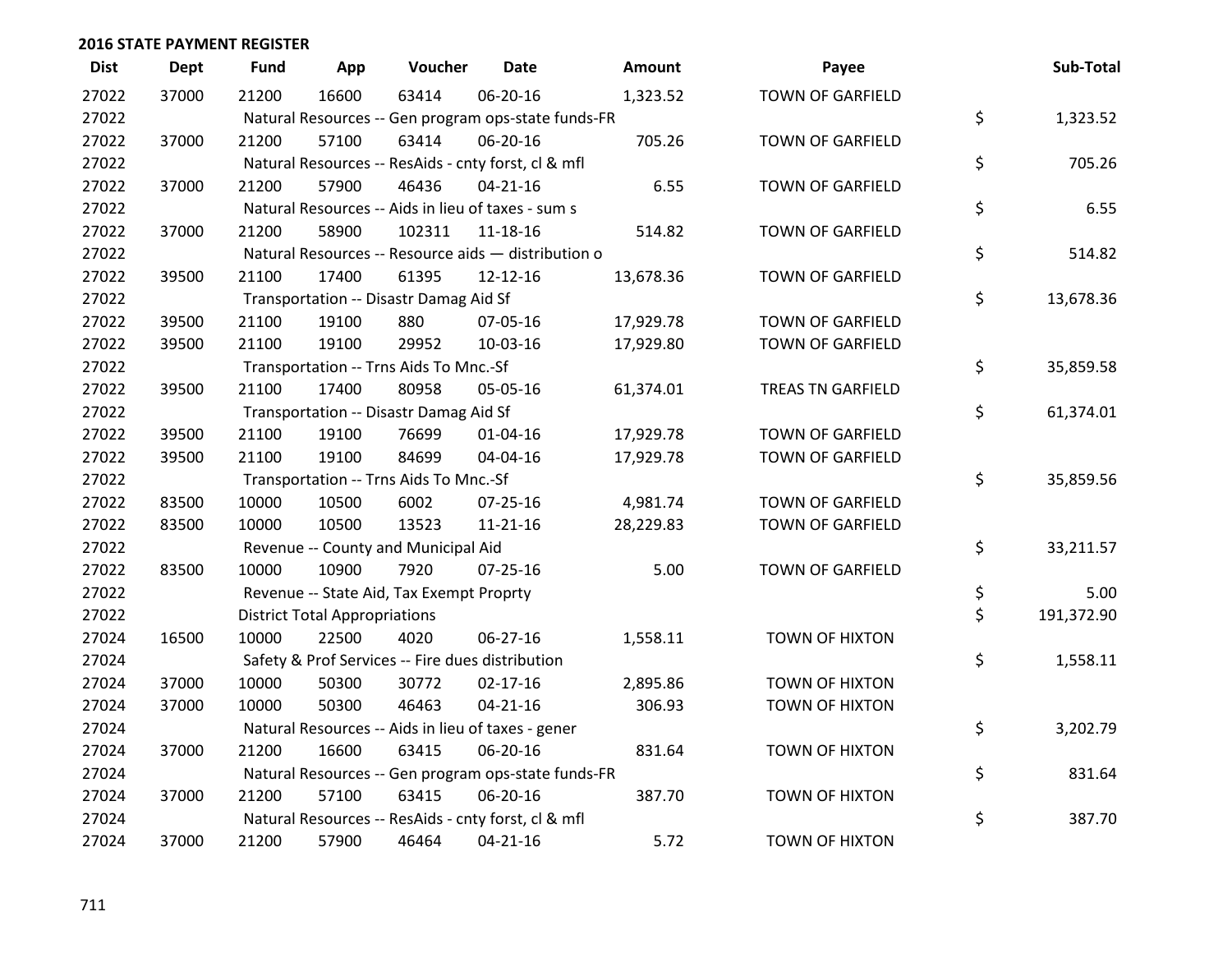| <b>Dist</b> | <b>Dept</b> | <b>Fund</b> | App                                  | Voucher                                             | <b>Date</b>    | Amount    | Payee                 | Sub-Total        |
|-------------|-------------|-------------|--------------------------------------|-----------------------------------------------------|----------------|-----------|-----------------------|------------------|
| 27024       | 37000       | 21200       | 57900                                | 46465                                               | $04 - 21 - 16$ | 133.22    | <b>TOWN OF HIXTON</b> |                  |
| 27024       |             |             |                                      | Natural Resources -- Aids in lieu of taxes - sum s  |                |           |                       | \$<br>138.94     |
| 27024       | 37000       | 21200       | 58900                                | 102312                                              | 11-18-16       | 32.48     | <b>TOWN OF HIXTON</b> |                  |
| 27024       |             |             |                                      | Natural Resources -- Resource aids - distribution o |                |           |                       | \$<br>32.48      |
| 27024       | 39500       | 21100       | 19100                                | 881                                                 | 07-05-16       | 25,080.78 | TOWN OF HIXTON        |                  |
| 27024       | 39500       | 21100       | 19100                                | 29953                                               | 10-03-16       | 25,080.78 | TOWN OF HIXTON        |                  |
| 27024       | 39500       | 21100       | 19100                                | 76700                                               | $01 - 04 - 16$ | 25,080.78 | TOWN OF HIXTON        |                  |
| 27024       | 39500       | 21100       | 19100                                | 84700                                               | 04-04-16       | 25,080.78 | TOWN OF HIXTON        |                  |
| 27024       |             |             |                                      | Transportation -- Trns Aids To Mnc.-Sf              |                |           |                       | \$<br>100,323.12 |
| 27024       | 83500       | 10000       | 10500                                | 6003                                                | $07 - 25 - 16$ | 12,380.05 | TOWN OF HIXTON        |                  |
| 27024       | 83500       | 10000       | 10500                                | 13524                                               | 11-21-16       | 70,066.35 | <b>TOWN OF HIXTON</b> |                  |
| 27024       |             |             |                                      | Revenue -- County and Municipal Aid                 |                |           |                       | \$<br>82,446.40  |
| 27024       | 83500       | 10000       | 10900                                | 7921                                                | $07 - 25 - 16$ | 67.00     | <b>TOWN OF HIXTON</b> |                  |
| 27024       |             |             |                                      | Revenue -- State Aid, Tax Exempt Proprty            |                |           |                       | \$<br>67.00      |
| 27024       | 83500       | 10000       | 11000                                | 13524                                               | 11-21-16       | 1,775.86  | <b>TOWN OF HIXTON</b> |                  |
| 27024       |             |             |                                      | Revenue -- Public Utility Distribution              |                |           |                       | \$<br>1,775.86   |
| 27024       | 83500       | 52100       | 36300                                | 3092                                                | 03-29-16       | 876.84    | <b>TOWN OF HIXTON</b> |                  |
| 27024       |             |             |                                      | Revenue -- Lottery & Gaming Credit                  |                |           |                       | \$<br>876.84     |
| 27024       |             |             | <b>District Total Appropriations</b> |                                                     |                |           |                       | \$<br>191,640.88 |
| 27026       | 16500       | 10000       | 22500                                | 4021                                                | 06-27-16       | 2,162.63  | TOWN OF IRVING        |                  |
| 27026       |             |             |                                      | Safety & Prof Services -- Fire dues distribution    |                |           |                       | \$<br>2,162.63   |
| 27026       | 37000       | 10000       | 50300                                | 30919                                               | $02 - 17 - 16$ | 2,243.73  | TOWN OF IRVING        |                  |
| 27026       | 37000       | 10000       | 50300                                | 46979                                               | $04 - 21 - 16$ | 7.83      | TOWN OF IRVING        |                  |
| 27026       |             |             |                                      | Natural Resources -- Aids in lieu of taxes - gener  |                |           |                       | \$<br>2,251.56   |
| 27026       | 37000       | 21200       | 16600                                | 63416                                               | 06-20-16       | 931.81    | TOWN OF IRVING        |                  |
| 27026       |             |             |                                      | Natural Resources -- Gen program ops-state funds-FR |                |           |                       | \$<br>931.81     |
| 27026       | 37000       | 21200       | 57100                                | 63416                                               | 06-20-16       | 430.38    | TOWN OF IRVING        |                  |
| 27026       |             |             |                                      | Natural Resources -- ResAids - cnty forst, cl & mfl |                |           |                       | \$<br>430.38     |
| 27026       | 37000       | 21200       | 57900                                | 46978                                               | $04 - 21 - 16$ | 9.37      | TOWN OF IRVING        |                  |
| 27026       |             |             |                                      | Natural Resources -- Aids in lieu of taxes - sum s  |                |           |                       | \$<br>9.37       |
| 27026       | 37000       | 21200       | 58900                                | 102313                                              | 11-18-16       | 84.63     | TOWN OF IRVING        |                  |
| 27026       |             |             |                                      | Natural Resources -- Resource aids - distribution o |                |           |                       | \$<br>84.63      |
| 27026       | 39500       | 21100       | 19100                                | 882                                                 | 07-05-16       | 24,541.29 | TOWN OF IRVING        |                  |
| 27026       | 39500       | 21100       | 19100                                | 29954                                               | 10-03-16       | 24,541.29 | <b>TOWN OF IRVING</b> |                  |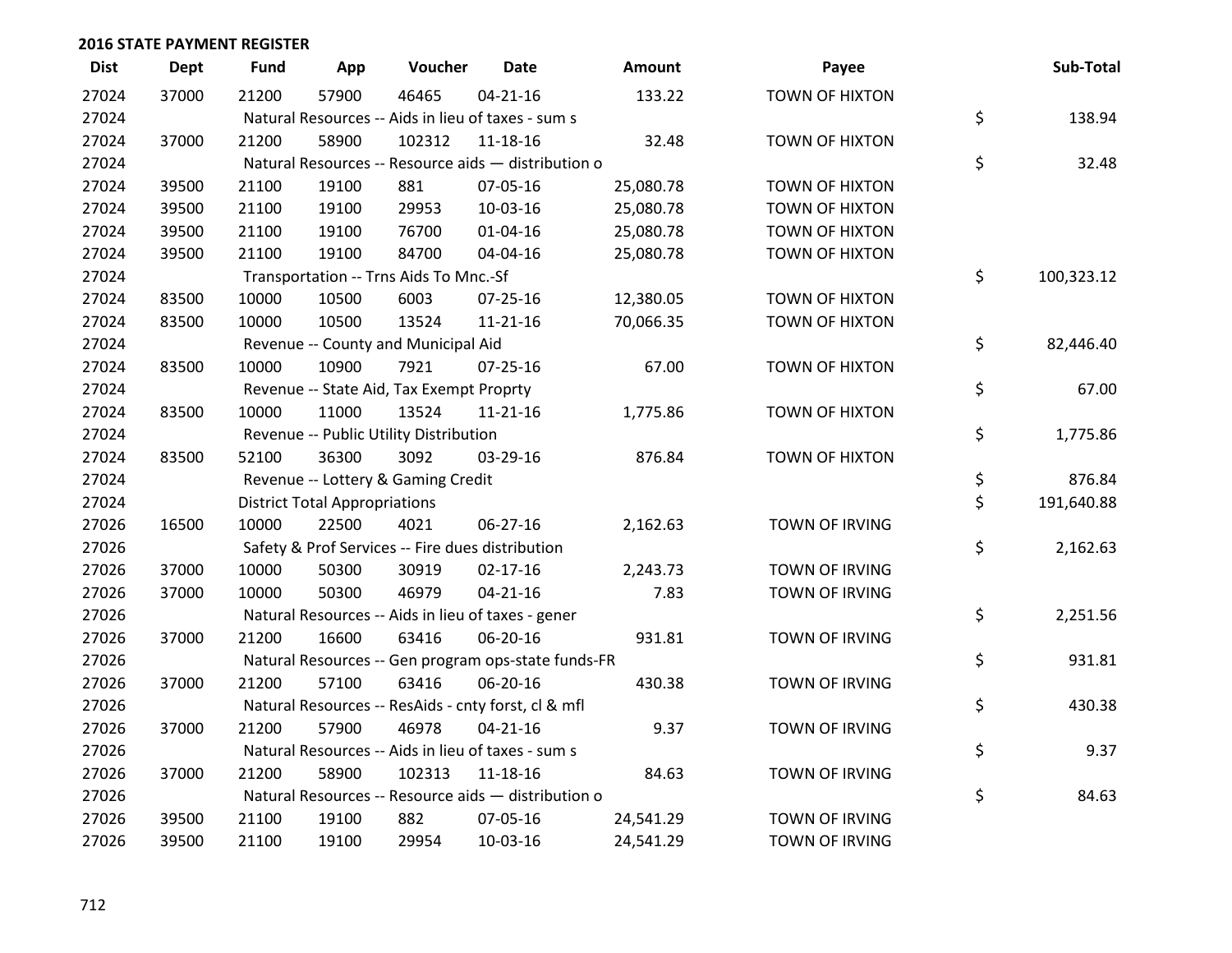| <b>Dist</b> | Dept  | <b>Fund</b> | App                                  | Voucher                                  | <b>Date</b>                                         | <b>Amount</b> | Payee                 | Sub-Total        |
|-------------|-------|-------------|--------------------------------------|------------------------------------------|-----------------------------------------------------|---------------|-----------------------|------------------|
| 27026       | 39500 | 21100       | 19100                                | 76701                                    | $01 - 04 - 16$                                      | 24,541.29     | TOWN OF IRVING        |                  |
| 27026       | 39500 | 21100       | 19100                                | 84701                                    | 04-04-16                                            | 24,541.29     | <b>TOWN OF IRVING</b> |                  |
| 27026       |       |             |                                      | Transportation -- Trns Aids To Mnc.-Sf   |                                                     |               |                       | \$<br>98,165.16  |
| 27026       | 83500 | 10000       | 10500                                | 6004                                     | 07-25-16                                            | 3,755.30      | <b>TOWN OF IRVING</b> |                  |
| 27026       | 83500 | 10000       | 10500                                | 13525                                    | $11 - 21 - 16$                                      | 20,988.06     | TOWN OF IRVING        |                  |
| 27026       |       |             |                                      | Revenue -- County and Municipal Aid      |                                                     |               |                       | \$<br>24,743.36  |
| 27026       | 83500 | 10000       | 10900                                | 7922                                     | 07-25-16                                            | 12.00         | TOWN OF IRVING        |                  |
| 27026       |       |             |                                      | Revenue -- State Aid, Tax Exempt Proprty |                                                     |               |                       | \$<br>12.00      |
| 27026       | 83500 | 10000       | 11000                                | 13525                                    | $11 - 21 - 16$                                      | 295.75        | TOWN OF IRVING        |                  |
| 27026       |       |             |                                      | Revenue -- Public Utility Distribution   |                                                     |               |                       | \$<br>295.75     |
| 27026       |       |             | <b>District Total Appropriations</b> |                                          |                                                     |               |                       | \$<br>129,086.65 |
| 27028       | 16500 | 10000       | 22500                                | 4022                                     | 06-27-16                                            | 1,506.26      | KNAPP, TOWN OF        |                  |
| 27028       |       |             |                                      |                                          | Safety & Prof Services -- Fire dues distribution    |               |                       | \$<br>1,506.26   |
| 27028       | 37000 | 10000       | 50300                                | 29346                                    | $02 - 12 - 16$                                      | 5,086.40      | KNAPP, TOWN OF        |                  |
| 27028       | 37000 | 10000       | 50300                                | 29347                                    | $02 - 12 - 16$                                      | 5,557.84      | KNAPP, TOWN OF        |                  |
| 27028       | 37000 | 10000       | 50300                                | 46999                                    | $04 - 21 - 16$                                      | 224.36        | KNAPP, TOWN OF        |                  |
| 27028       |       |             |                                      |                                          | Natural Resources -- Aids in lieu of taxes - gener  |               |                       | \$<br>10,868.60  |
| 27028       | 37000 | 21200       | 16600                                | 63417                                    | 06-20-16                                            | 855.63        | KNAPP, TOWN OF        |                  |
| 27028       |       |             |                                      |                                          | Natural Resources -- Gen program ops-state funds-FR |               |                       | \$<br>855.63     |
| 27028       | 37000 | 21200       | 57100                                | 63417                                    | 06-20-16                                            | 7,552.37      | KNAPP, TOWN OF        |                  |
| 27028       |       |             |                                      |                                          | Natural Resources -- ResAids - cnty forst, cl & mfl |               |                       | \$<br>7,552.37   |
| 27028       | 37000 | 21200       | 57900                                | 46998                                    | $04 - 21 - 16$                                      | 38.72         | KNAPP, TOWN OF        |                  |
| 27028       |       |             |                                      |                                          | Natural Resources -- Aids in lieu of taxes - sum s  |               |                       | \$<br>38.72      |
| 27028       | 39500 | 21100       | 19100                                | 883                                      | 07-05-16                                            | 31,114.26     | KNAPP, TOWN OF        |                  |
| 27028       | 39500 | 21100       | 19100                                | 29955                                    | 10-03-16                                            | 31,114.26     | KNAPP, TOWN OF        |                  |
| 27028       | 39500 | 21100       | 19100                                | 76702                                    | $01 - 04 - 16$                                      | 31,114.26     | <b>TOWN OF KNAPP</b>  |                  |
| 27028       | 39500 | 21100       | 19100                                | 84702                                    | 04-04-16                                            | 31,114.26     | <b>TOWN OF KNAPP</b>  |                  |
| 27028       |       |             |                                      | Transportation -- Trns Aids To Mnc.-Sf   |                                                     |               |                       | \$<br>124,457.04 |
| 27028       | 39500 | 21100       | 27800                                | 71121                                    | $01 - 12 - 16$                                      | 70,250.00     | <b>TREAS TN KNAPP</b> |                  |
| 27028       |       |             |                                      | Transportation -- Loc Rd Imp Prg St Fd   |                                                     |               |                       | \$<br>70,250.00  |
| 27028       | 83500 | 10000       | 10500                                | 6005                                     | 07-25-16                                            | 1,211.06      | KNAPP, TOWN OF        |                  |
| 27028       | 83500 | 10000       | 10500                                | 13526                                    | 11-21-16                                            | 6,862.64      | KNAPP, TOWN OF        |                  |
| 27028       |       |             |                                      | Revenue -- County and Municipal Aid      |                                                     |               |                       | \$<br>8,073.70   |
| 27028       | 83500 | 10000       | 10900                                | 7923                                     | 07-25-16                                            | 1.00          | KNAPP, TOWN OF        |                  |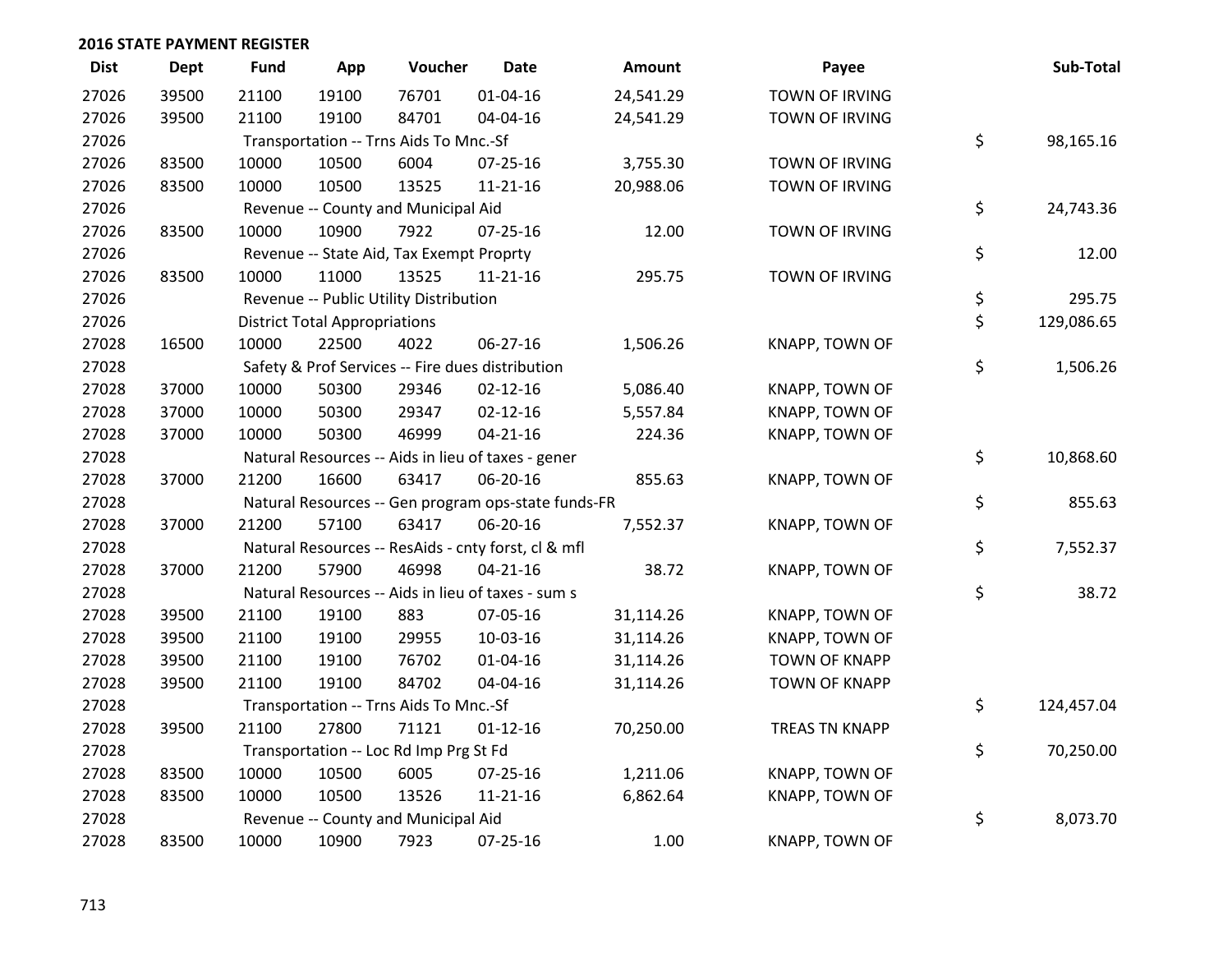| <b>Dist</b> | <b>Dept</b> | Fund  | App                                  | Voucher                                             | <b>Date</b>    | <b>Amount</b> | Payee                     | Sub-Total        |
|-------------|-------------|-------|--------------------------------------|-----------------------------------------------------|----------------|---------------|---------------------------|------------------|
| 27028       |             |       |                                      | Revenue -- State Aid, Tax Exempt Proprty            |                |               |                           | \$<br>1.00       |
| 27028       |             |       | <b>District Total Appropriations</b> |                                                     |                |               |                           | \$<br>223,603.32 |
| 27030       | 16500       | 10000 | 22500                                | 4023                                                | 06-27-16       | 294.77        | <b>TOWN OF KOMENSKY</b>   |                  |
| 27030       |             |       |                                      | Safety & Prof Services -- Fire dues distribution    |                |               |                           | \$<br>294.77     |
| 27030       | 37000       | 10000 | 50300                                | 30902                                               | $02 - 17 - 16$ | 36,989.63     | <b>TOWN OF KOMENSKY</b>   |                  |
| 27030       |             |       |                                      | Natural Resources -- Aids in lieu of taxes - gener  |                |               |                           | \$<br>36,989.63  |
| 27030       | 37000       | 21200 | 57100                                | 63418                                               | 06-20-16       | 4,236.35      | <b>TOWN OF KOMENSKY</b>   |                  |
| 27030       |             |       |                                      | Natural Resources -- ResAids - cnty forst, cl & mfl |                |               |                           | \$<br>4,236.35   |
| 27030       | 37000       | 21200 | 57900                                | 46899                                               | $04 - 21 - 16$ | 16,882.79     | <b>TOWN OF KOMENSKY</b>   |                  |
| 27030       |             |       |                                      | Natural Resources -- Aids in lieu of taxes - sum s  |                |               |                           | \$<br>16,882.79  |
| 27030       | 39500       | 21100 | 19100                                | 884                                                 | 07-05-16       | 18,652.18     | <b>TOWN OF KOMENSKY</b>   |                  |
| 27030       | 39500       | 21100 | 19100                                | 29956                                               | 10-03-16       | 18,652.21     | <b>TOWN OF KOMENSKY</b>   |                  |
| 27030       | 39500       | 21100 | 19100                                | 76703                                               | $01 - 04 - 16$ | 18,652.18     | <b>TOWN OF KOMENSKY</b>   |                  |
| 27030       | 39500       | 21100 | 19100                                | 84703                                               | 04-04-16       | 18,652.18     | <b>TOWN OF KOMENSKY</b>   |                  |
| 27030       |             |       |                                      | Transportation -- Trns Aids To Mnc.-Sf              |                |               |                           | \$<br>74,608.75  |
| 27030       | 83500       | 10000 | 10500                                | 6006                                                | 07-25-16       | 3,641.08      | <b>TOWN OF KOMENSKY</b>   |                  |
| 27030       | 83500       | 10000 | 10500                                | 13527                                               | $11 - 21 - 16$ | 20,632.77     | <b>TOWN OF KOMENSKY</b>   |                  |
| 27030       |             |       |                                      | Revenue -- County and Municipal Aid                 |                |               |                           | \$<br>24,273.85  |
| 27030       |             |       | <b>District Total Appropriations</b> |                                                     |                |               |                           | \$<br>157,286.14 |
| 27032       | 16500       | 10000 | 22500                                | 5189                                                | 07-07-16       | 2,416.78      | <b>TOWN OF MANCHESTER</b> |                  |
| 27032       |             |       |                                      | Safety & Prof Services -- Fire dues distribution    |                |               |                           | \$<br>2,416.78   |
| 27032       | 37000       | 10000 | 50300                                | 30606                                               | $02 - 17 - 16$ | 2,493.12      | TOWN OF MANCHESTER        |                  |
| 27032       |             |       |                                      | Natural Resources -- Aids in lieu of taxes - gener  |                |               |                           | \$<br>2,493.12   |
| 27032       | 37000       | 21200 | 16600                                | 63419                                               | 06-20-16       | 1,226.15      | TOWN OF MANCHESTER        |                  |
| 27032       |             |       |                                      | Natural Resources -- Gen program ops-state funds-FR |                |               |                           | \$<br>1,226.15   |
| 27032       | 37000       | 21200 | 57100                                | 63419                                               | 06-20-16       | 6,686.85      | <b>TOWN OF MANCHESTER</b> |                  |
| 27032       |             |       |                                      | Natural Resources -- ResAids - cnty forst, cl & mfl |                |               |                           | \$<br>6,686.85   |
| 27032       | 37000       | 21200 | 57900                                | 45829                                               | $04 - 21 - 16$ | 201.77        | TOWN OF MANCHESTER        |                  |
| 27032       |             |       |                                      | Natural Resources -- Aids in lieu of taxes - sum s  |                |               |                           | \$<br>201.77     |
| 27032       | 39500       | 21100 | 19100                                | 885                                                 | 07-05-16       | 33,409.84     | TOWN OF MANCHESTER        |                  |
| 27032       | 39500       | 21100 | 19100                                | 29957                                               | 10-03-16       | 33,409.86     | TOWN OF MANCHESTER        |                  |
| 27032       | 39500       | 21100 | 19100                                | 76704                                               | 01-04-16       | 33,409.84     | TOWN OF MANCHESTER        |                  |
| 27032       | 39500       | 21100 | 19100                                | 84704                                               | 04-04-16       | 33,409.84     | <b>TOWN OF MANCHESTER</b> |                  |
| 27032       |             |       |                                      | Transportation -- Trns Aids To Mnc.-Sf              |                |               |                           | \$<br>133,639.38 |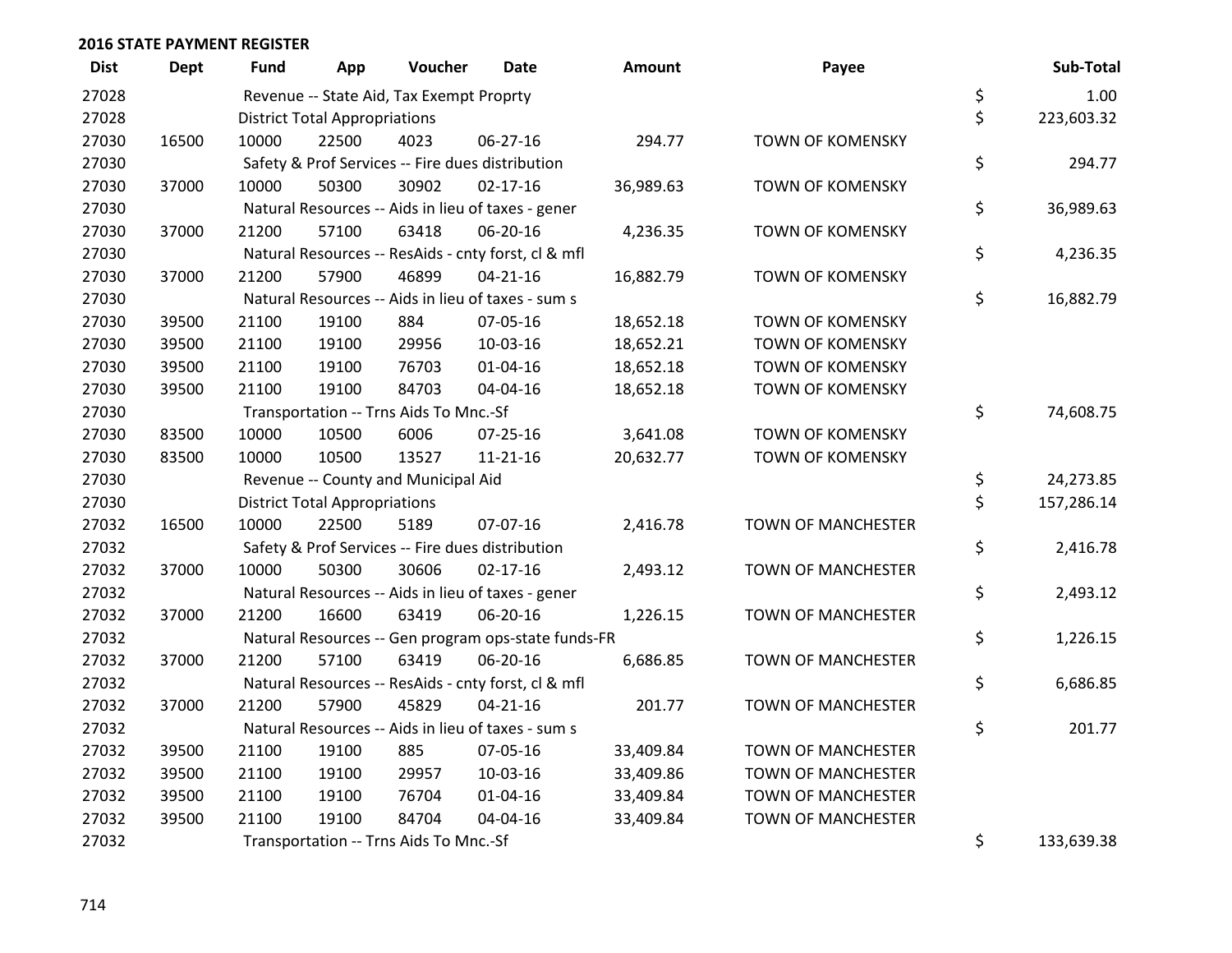| <b>Dist</b> | <b>Dept</b> | <b>Fund</b> | App                                  | Voucher                                  | Date                                                | Amount    | Payee                     | Sub-Total        |
|-------------|-------------|-------------|--------------------------------------|------------------------------------------|-----------------------------------------------------|-----------|---------------------------|------------------|
| 27032       | 83500       | 10000       | 10500                                | 6007                                     | 07-25-16                                            | 3,080.72  | <b>TOWN OF MANCHESTER</b> |                  |
| 27032       | 83500       | 10000       | 10500                                | 13528                                    | 11-21-16                                            | 17,244.35 | <b>TOWN OF MANCHESTER</b> |                  |
| 27032       |             |             |                                      | Revenue -- County and Municipal Aid      |                                                     |           |                           | \$<br>20,325.07  |
| 27032       | 83500       | 10000       | 10900                                | 7924                                     | 07-25-16                                            | 1.00      | <b>TOWN OF MANCHESTER</b> |                  |
| 27032       |             |             |                                      | Revenue -- State Aid, Tax Exempt Proprty |                                                     |           |                           | \$<br>1.00       |
| 27032       | 83500       | 10000       | 11000                                | 13528                                    | $11 - 21 - 16$                                      | 221.46    | <b>TOWN OF MANCHESTER</b> |                  |
| 27032       |             |             |                                      | Revenue -- Public Utility Distribution   |                                                     |           |                           | \$<br>221.46     |
| 27032       |             |             | <b>District Total Appropriations</b> |                                          |                                                     |           |                           | \$<br>167,211.58 |
| 27034       | 16500       | 10000       | 22500                                | 4024                                     | 06-27-16                                            | 1,272.27  | TOWN OF MELROSE           |                  |
| 27034       |             |             |                                      |                                          | Safety & Prof Services -- Fire dues distribution    |           |                           | \$<br>1,272.27   |
| 27034       | 37000       | 10000       | 50300                                | 47066                                    | $04 - 21 - 16$                                      | 19.00     | TOWN OF MELROSE           |                  |
| 27034       |             |             |                                      |                                          | Natural Resources -- Aids in lieu of taxes - gener  |           |                           | \$<br>19.00      |
| 27034       | 37000       | 21200       | 16600                                | 63420                                    | 06-20-16                                            | 1,030.51  | TOWN OF MELROSE           |                  |
| 27034       |             |             |                                      |                                          | Natural Resources -- Gen program ops-state funds-FR |           |                           | \$<br>1,030.51   |
| 27034       | 37000       | 21200       | 57100                                | 63420                                    | 06-20-16                                            | 465.63    | <b>TOWN OF MELROSE</b>    |                  |
| 27034       |             |             |                                      |                                          | Natural Resources -- ResAids - cnty forst, cl & mfl |           |                           | \$<br>465.63     |
| 27034       | 37000       | 21200       | 58900                                | 102314                                   | 11-18-16                                            | 31.20     | TOWN OF MELROSE           |                  |
| 27034       |             |             |                                      |                                          | Natural Resources -- Resource aids - distribution o |           |                           | \$<br>31.20      |
| 27034       | 39500       | 21100       | 19100                                | 886                                      | 07-05-16                                            | 15,089.20 | TOWN OF MELROSE           |                  |
| 27034       | 39500       | 21100       | 19100                                | 29958                                    | 10-03-16                                            | 15,089.22 | <b>TOWN OF MELROSE</b>    |                  |
| 27034       | 39500       | 21100       | 19100                                | 76705                                    | $01 - 04 - 16$                                      | 15,089.20 | TOWN OF MELROSE           |                  |
| 27034       | 39500       | 21100       | 19100                                | 84705                                    | 04-04-16                                            | 15,089.20 | TOWN OF MELROSE           |                  |
| 27034       |             |             |                                      | Transportation -- Trns Aids To Mnc.-Sf   |                                                     |           |                           | \$<br>60,356.82  |
| 27034       | 83500       | 10000       | 10500                                | 6008                                     | $07 - 25 - 16$                                      | 4,211.27  | <b>TOWN OF MELROSE</b>    |                  |
| 27034       | 83500       | 10000       | 10500                                | 13529                                    | $11 - 21 - 16$                                      | 20,207.54 | TOWN OF MELROSE           |                  |
| 27034       |             |             |                                      | Revenue -- County and Municipal Aid      |                                                     |           |                           | \$<br>24,418.81  |
| 27034       | 83500       | 10000       | 10900                                | 7925                                     | $07 - 25 - 16$                                      | 628.00    | TOWN OF MELROSE           |                  |
| 27034       |             |             |                                      | Revenue -- State Aid, Tax Exempt Proprty |                                                     |           |                           | \$<br>628.00     |
| 27034       | 83500       | 10000       | 11000                                | 13529                                    | $11 - 21 - 16$                                      | 3,708.21  | TOWN OF MELROSE           |                  |
| 27034       |             |             |                                      | Revenue -- Public Utility Distribution   |                                                     |           |                           | \$<br>3,708.21   |
| 27034       |             |             | <b>District Total Appropriations</b> |                                          |                                                     |           |                           | \$<br>91,930.45  |
| 27036       | 16500       | 10000       | 22500                                | 4025                                     | 06-27-16                                            | 509.50    | TOWN OF MILLSTON          |                  |
| 27036       |             |             |                                      |                                          | Safety & Prof Services -- Fire dues distribution    |           |                           | \$<br>509.50     |
| 27036       | 37000       | 10000       | 50300                                | 29349                                    | $02 - 12 - 16$                                      | 16,281.53 | TOWN OF MILLSTON          |                  |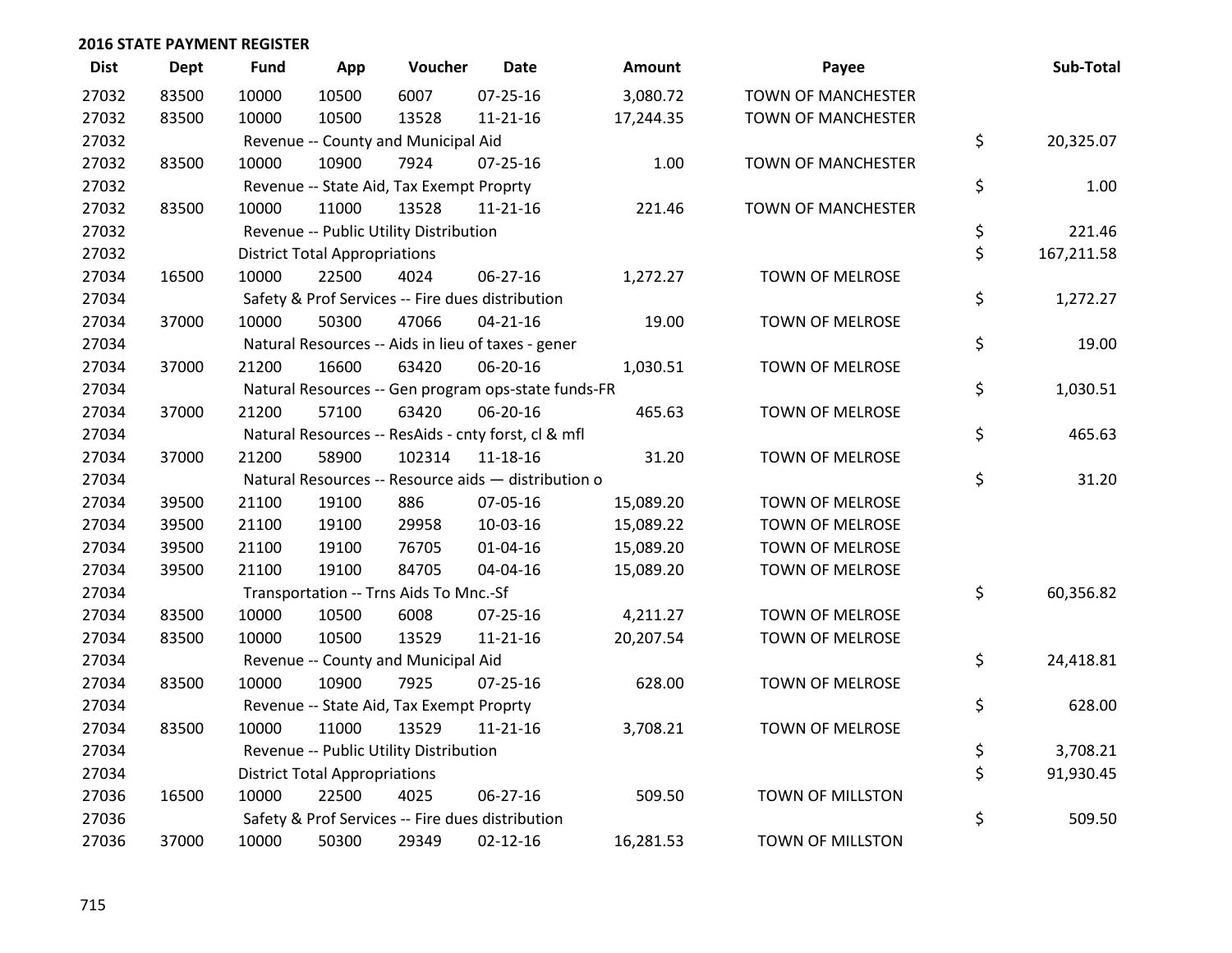| <b>Dist</b> | <b>Dept</b> | <b>Fund</b> | App                                  | Voucher                                             | <b>Date</b>    | Amount    | Payee                   | Sub-Total        |
|-------------|-------------|-------------|--------------------------------------|-----------------------------------------------------|----------------|-----------|-------------------------|------------------|
| 27036       | 37000       | 10000       | 50300                                | 47004                                               | $04 - 21 - 16$ | 0.56      | <b>TOWN OF MILLSTON</b> |                  |
| 27036       |             |             |                                      | Natural Resources -- Aids in lieu of taxes - gener  |                |           |                         | \$<br>16,282.09  |
| 27036       | 37000       | 10000       | 78500                                | 93775                                               | 09-21-16       | 16,114.28 | TOWN OF MILLSTON        |                  |
| 27036       |             |             |                                      | Natural Resources -- Res maint & dev - park fr & rd |                |           |                         | \$<br>16,114.28  |
| 27036       | 37000       | 21200       | 16600                                | 63421                                               | 06-20-16       | 60.56     | TOWN OF MILLSTON        |                  |
| 27036       |             |             |                                      | Natural Resources -- Gen program ops-state funds-FR |                |           |                         | \$<br>60.56      |
| 27036       | 37000       | 21200       | 57100                                | 63421                                               | 06-20-16       | 429.16    | TOWN OF MILLSTON        |                  |
| 27036       |             |             |                                      | Natural Resources -- ResAids - cnty forst, cl & mfl |                |           |                         | \$<br>429.16     |
| 27036       | 37000       | 21200       | 57900                                | 47005                                               | $04 - 21 - 16$ | 36,670.21 | TOWN OF MILLSTON        |                  |
| 27036       |             |             |                                      | Natural Resources -- Aids in lieu of taxes - sum s  |                |           |                         | \$<br>36,670.21  |
| 27036       | 37000       | 21200       | 58900                                | 102315                                              | $11 - 18 - 16$ | 122.39    | TOWN OF MILLSTON        |                  |
| 27036       |             |             |                                      | Natural Resources -- Resource aids - distribution o |                |           |                         | \$<br>122.39     |
| 27036       | 37000       | 21200       | 77900                                | 93775                                               | 09-21-16       | 7,885.72  | TOWN OF MILLSTON        |                  |
| 27036       | 37000       | 21200       | 77900                                | 93781                                               | 09-21-16       | 60,000.00 | TOWN OF MILLSTON        |                  |
| 27036       |             |             |                                      | Natural Resources -- Resource maint develop SP Frst |                |           |                         | \$<br>67,885.72  |
| 27036       | 39500       | 21100       | 19100                                | 887                                                 | 07-05-16       | 22,884.55 | TOWN OF MILLSTON        |                  |
| 27036       | 39500       | 21100       | 19100                                | 29959                                               | 10-03-16       | 22,884.55 | TOWN OF MILLSTON        |                  |
| 27036       | 39500       | 21100       | 19100                                | 76706                                               | $01 - 04 - 16$ | 22,884.55 | TOWN OF MILLSTON        |                  |
| 27036       | 39500       | 21100       | 19100                                | 84706                                               | 04-04-16       | 22,884.55 | TOWN OF MILLSTON        |                  |
| 27036       |             |             |                                      | Transportation -- Trns Aids To Mnc.-Sf              |                |           |                         | \$<br>91,538.20  |
| 27036       | 83500       | 10000       | 10500                                | 6009                                                | $07 - 25 - 16$ | 2,759.77  | TOWN OF MILLSTON        |                  |
| 27036       | 83500       | 10000       | 10500                                | 13530                                               | $11 - 21 - 16$ | 15,638.68 | TOWN OF MILLSTON        |                  |
| 27036       |             |             |                                      | Revenue -- County and Municipal Aid                 |                |           |                         | \$<br>18,398.45  |
| 27036       | 83500       | 10000       | 10900                                | 7926                                                | $07 - 25 - 16$ | 36.00     | TOWN OF MILLSTON        |                  |
| 27036       |             |             |                                      | Revenue -- State Aid, Tax Exempt Proprty            |                |           |                         | \$<br>36.00      |
| 27036       |             |             | <b>District Total Appropriations</b> |                                                     |                |           |                         | \$<br>248,046.56 |
| 27038       | 16500       | 10000       | 22500                                | 4026                                                | 06-27-16       | 1,405.08  | TOWN OF NORTH BEND      |                  |
| 27038       |             |             |                                      | Safety & Prof Services -- Fire dues distribution    |                |           |                         | \$<br>1,405.08   |
| 27038       | 37000       | 10000       | 50300                                | 28991                                               | $02 - 12 - 16$ | 15,053.79 | TOWN OF NORTH BEND      |                  |
| 27038       | 37000       | 10000       | 50300                                | 45891                                               | $04 - 21 - 16$ | 195.54    | TOWN OF NORTH BEND      |                  |
| 27038       | 37000       | 10000       | 50300                                | 45892                                               | $04 - 21 - 16$ | 1,509.25  | TOWN OF NORTH BEND      |                  |
| 27038       |             |             |                                      | Natural Resources -- Aids in lieu of taxes - gener  |                |           |                         | \$<br>16,758.58  |
| 27038       | 37000       | 21200       | 16600                                | 63422                                               | 06-20-16       | 281.52    | TOWN OF NORTH BEND      |                  |
| 27038       |             |             |                                      | Natural Resources -- Gen program ops-state funds-FR |                |           |                         | \$<br>281.52     |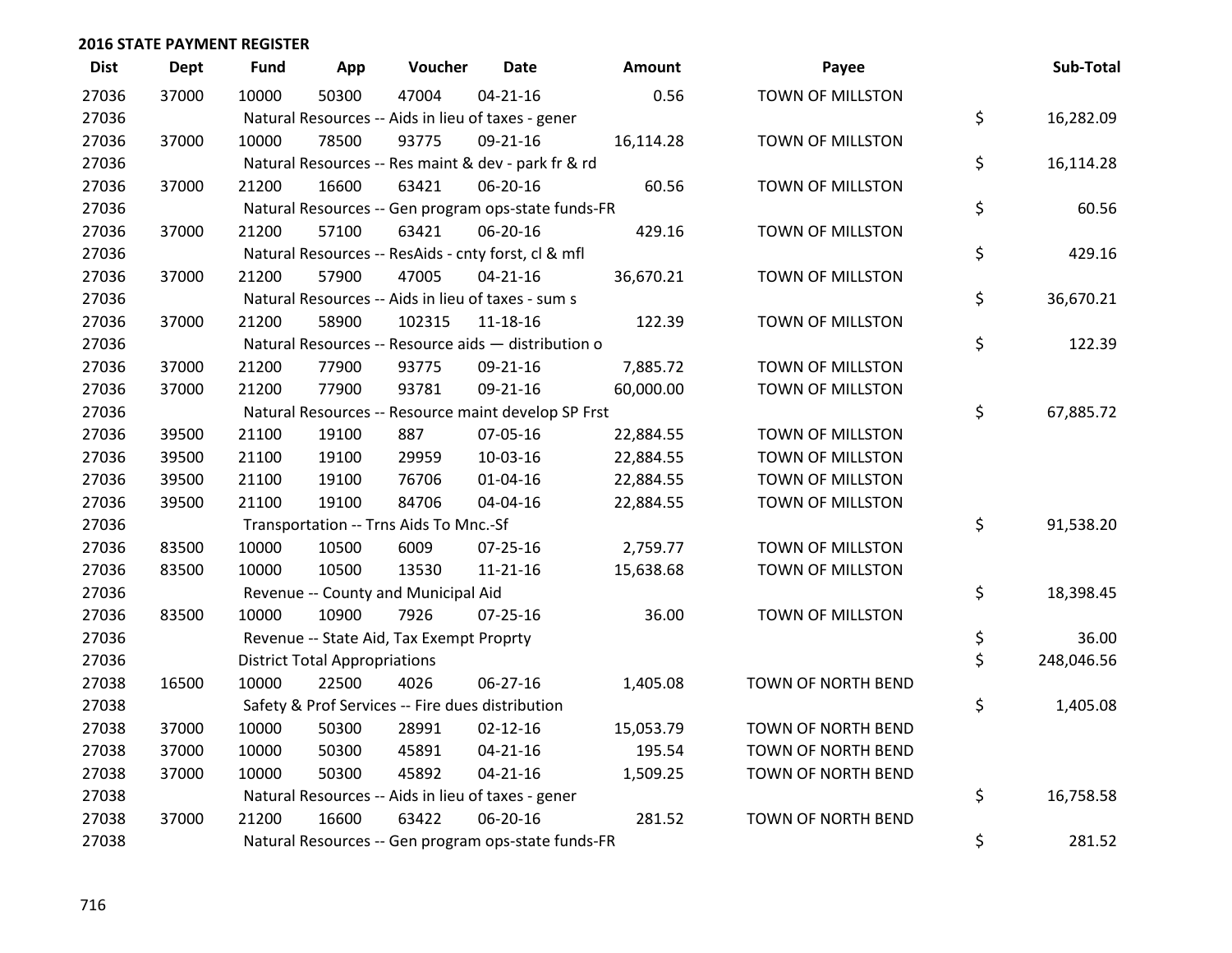| <b>Dist</b> | <b>Dept</b> | <b>Fund</b> | App                                  | Voucher                                             | <b>Date</b>    | <b>Amount</b> | Payee                     | Sub-Total        |
|-------------|-------------|-------------|--------------------------------------|-----------------------------------------------------|----------------|---------------|---------------------------|------------------|
| 27038       | 37000       | 21200       | 57100                                | 63422                                               | 06-20-16       | 126.50        | TOWN OF NORTH BEND        |                  |
| 27038       |             |             |                                      | Natural Resources -- ResAids - cnty forst, cl & mfl |                |               |                           | \$<br>126.50     |
| 27038       | 37000       | 21200       | 57900                                | 45890                                               | $04 - 21 - 16$ | 10.67         | TOWN OF NORTH BEND        |                  |
| 27038       | 37000       | 21200       | 57900                                | 45893                                               | $04 - 21 - 16$ | 114.34        | TOWN OF NORTH BEND        |                  |
| 27038       |             |             |                                      | Natural Resources -- Aids in lieu of taxes - sum s  |                |               |                           | \$<br>125.01     |
| 27038       | 39500       | 21100       | 19100                                | 888                                                 | 07-05-16       | 15,535.11     | TOWN OF NORTH BEND        |                  |
| 27038       | 39500       | 21100       | 19100                                | 29960                                               | 10-03-16       | 15,535.11     | TOWN OF NORTH BEND        |                  |
| 27038       | 39500       | 21100       | 19100                                | 76707                                               | $01 - 04 - 16$ | 15,535.11     | TOWN OF NORTH BEND        |                  |
| 27038       | 39500       | 21100       | 19100                                | 84707                                               | 04-04-16       | 15,535.11     | TOWN OF NORTH BEND        |                  |
| 27038       |             |             |                                      | Transportation -- Trns Aids To Mnc.-Sf              |                |               |                           | \$<br>62,140.44  |
| 27038       | 83500       | 10000       | 10500                                | 6010                                                | $07 - 25 - 16$ | 6,133.73      | TOWN OF NORTH BEND        |                  |
| 27038       | 83500       | 10000       | 10500                                | 13531                                               | 11-21-16       | 34,757.82     | TOWN OF NORTH BEND        |                  |
| 27038       |             |             |                                      | Revenue -- County and Municipal Aid                 |                |               |                           | \$<br>40,891.55  |
| 27038       | 83500       | 10000       | 10900                                | 7927                                                | $07 - 25 - 16$ | 3.00          | TOWN OF NORTH BEND        |                  |
| 27038       |             |             |                                      | Revenue -- State Aid, Tax Exempt Proprty            |                |               |                           | \$<br>3.00       |
| 27038       |             |             | <b>District Total Appropriations</b> |                                                     |                |               |                           | \$<br>121,731.68 |
| 27040       | 16500       | 10000       | 22500                                | 5190                                                | 07-07-16       | 1,474.78      | TOWN OF NORTHFIELD        |                  |
| 27040       |             |             |                                      | Safety & Prof Services -- Fire dues distribution    |                |               |                           | \$<br>1,474.78   |
| 27040       | 37000       | 10000       | 50300                                | 46562                                               | $04 - 21 - 16$ | 406.78        | TOWN OF NORTHFIELD        |                  |
| 27040       | 37000       | 10000       | 50300                                | 46565                                               | $04 - 21 - 16$ | 36.03         | TOWN OF NORTHFIELD        |                  |
| 27040       |             |             |                                      | Natural Resources -- Aids in lieu of taxes - gener  |                |               |                           | \$<br>442.81     |
| 27040       | 37000       | 21200       | 16600                                | 63423                                               | 06-20-16       | 413.01        | <b>TOWN OF NORTHFIELD</b> |                  |
| 27040       |             |             |                                      | Natural Resources -- Gen program ops-state funds-FR |                |               |                           | \$<br>413.01     |
| 27040       | 37000       | 21200       | 57100                                | 63423                                               | 06-20-16       | 244.78        | TOWN OF NORTHFIELD        |                  |
| 27040       |             |             |                                      | Natural Resources -- ResAids - cnty forst, cl & mfl |                |               |                           | \$<br>244.78     |
| 27040       | 37000       | 21200       | 57900                                | 46563                                               | $04 - 21 - 16$ | 10.40         | <b>TOWN OF NORTHFIELD</b> |                  |
| 27040       | 37000       | 21200       | 57900                                | 46564                                               | $04 - 21 - 16$ | 23.49         | TOWN OF NORTHFIELD        |                  |
| 27040       |             |             |                                      | Natural Resources -- Aids in lieu of taxes - sum s  |                |               |                           | \$<br>33.89      |
| 27040       | 39500       | 21100       | 19100                                | 889                                                 | 07-05-16       | 26,682.73     | TOWN OF NORTHFIELD        |                  |
| 27040       | 39500       | 21100       | 19100                                | 29961                                               | 10-03-16       | 26,682.75     | TOWN OF NORTHFIELD        |                  |
| 27040       | 39500       | 21100       | 19100                                | 76708                                               | $01 - 04 - 16$ | 26,682.73     | <b>TOWN OF NORTHFIELD</b> |                  |
| 27040       | 39500       | 21100       | 19100                                | 84708                                               | 04-04-16       | 26,682.73     | TOWN OF NORTHFIELD        |                  |
| 27040       |             |             |                                      | Transportation -- Trns Aids To Mnc.-Sf              |                |               |                           | \$<br>106,730.94 |
| 27040       | 83500       | 10000       | 10500                                | 6011                                                | $07 - 25 - 16$ | 8,649.33      | TOWN OF NORTHFIELD        |                  |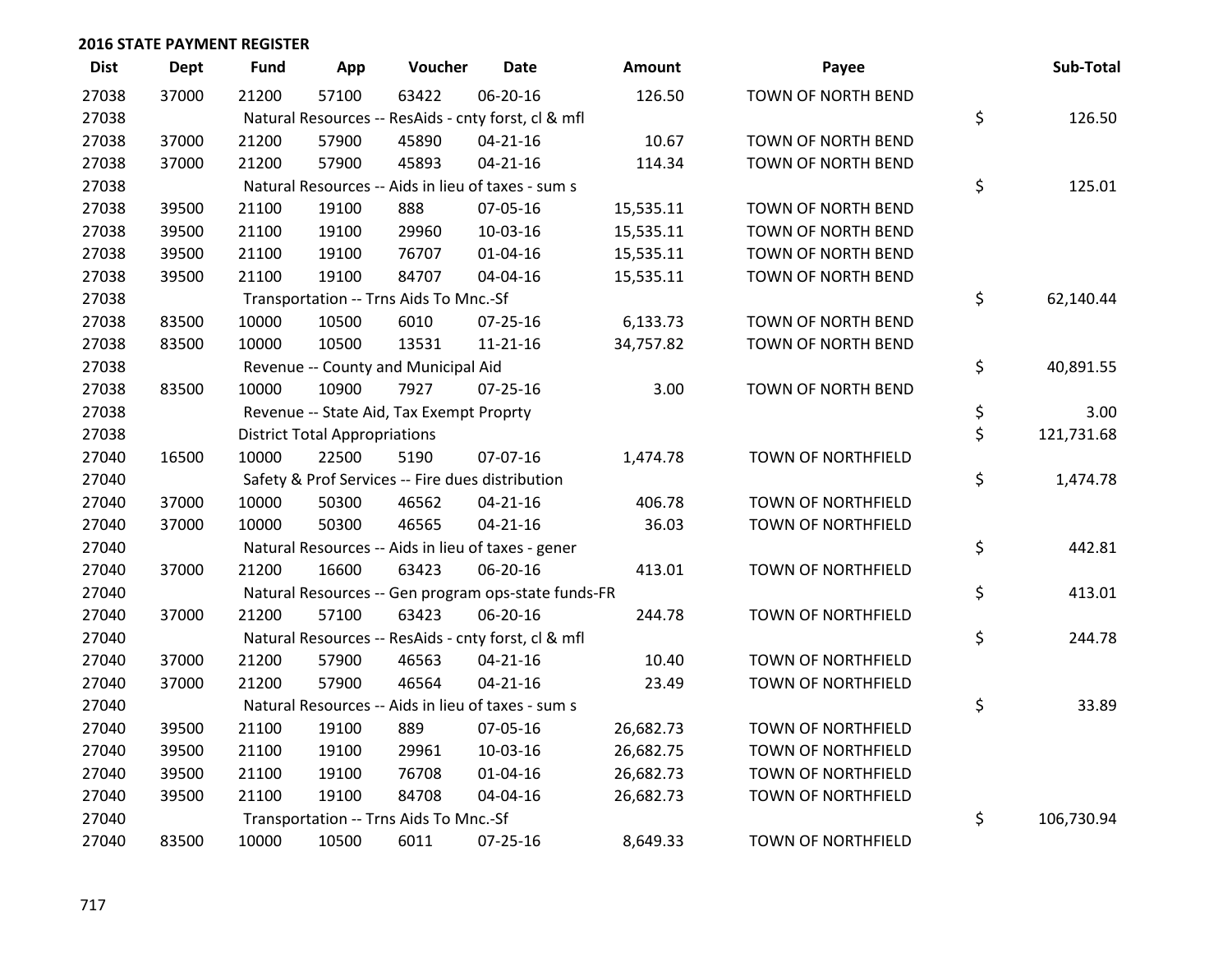| <b>Dist</b> | <b>Dept</b> | <b>Fund</b> | App                                  | Voucher                                             | <b>Date</b>    | Amount    | Payee                      | Sub-Total        |
|-------------|-------------|-------------|--------------------------------------|-----------------------------------------------------|----------------|-----------|----------------------------|------------------|
| 27040       | 83500       | 10000       | 10500                                | 13532                                               | $11 - 21 - 16$ | 49,012.85 | <b>TOWN OF NORTHFIELD</b>  |                  |
| 27040       |             |             |                                      | Revenue -- County and Municipal Aid                 |                |           |                            | \$<br>57,662.18  |
| 27040       | 83500       | 10000       | 10900                                | 7928                                                | $07 - 25 - 16$ | 1.00      | <b>TOWN OF NORTHFIELD</b>  |                  |
| 27040       |             |             |                                      | Revenue -- State Aid, Tax Exempt Proprty            |                |           |                            | \$<br>1.00       |
| 27040       |             |             | <b>District Total Appropriations</b> |                                                     |                |           |                            | \$<br>167,003.39 |
| 27042       | 16500       | 10000       | 22500                                | 4027                                                | 06-27-16       | 2,105.55  | TOWN OF SPRINGFIELD        |                  |
| 27042       |             |             |                                      | Safety & Prof Services -- Fire dues distribution    |                |           |                            | \$<br>2,105.55   |
| 27042       | 37000       | 10000       | 50300                                | 30826                                               | $02 - 17 - 16$ | 2,296.31  | <b>TOWN OF SPRINGFIELD</b> |                  |
| 27042       | 37000       | 10000       | 50300                                | 46676                                               | $04 - 21 - 16$ | 347.71    | TOWN OF SPRINGFIELD        |                  |
| 27042       |             |             |                                      | Natural Resources -- Aids in lieu of taxes - gener  |                |           |                            | \$<br>2,644.02   |
| 27042       | 37000       | 21200       | 16600                                | 63424                                               | 06-20-16       | 621.00    | TOWN OF SPRINGFIELD        |                  |
| 27042       |             |             |                                      | Natural Resources -- Gen program ops-state funds-FR |                |           |                            | \$<br>621.00     |
| 27042       | 37000       | 21200       | 57100                                | 63424                                               | 06-20-16       | 283.05    | TOWN OF SPRINGFIELD        |                  |
| 27042       |             |             |                                      | Natural Resources -- ResAids - cnty forst, cl & mfl |                |           |                            | \$<br>283.05     |
| 27042       | 37000       | 21200       | 57900                                | 46677                                               | $04 - 21 - 16$ | 33.84     | TOWN OF SPRINGFIELD        |                  |
| 27042       | 37000       | 21200       | 57900                                | 46678                                               | $04 - 21 - 16$ | 86.63     | TOWN OF SPRINGFIELD        |                  |
| 27042       |             |             |                                      | Natural Resources -- Aids in lieu of taxes - sum s  |                |           |                            | \$<br>120.47     |
| 27042       | 37000       | 21200       | 58900                                | 102316                                              | 11-18-16       | 181.28    | TOWN OF SPRINGFIELD        |                  |
| 27042       |             |             |                                      | Natural Resources -- Resource aids - distribution o |                |           |                            | \$<br>181.28     |
| 27042       | 39500       | 21100       | 19100                                | 890                                                 | 07-05-16       | 26,088.19 | TOWN OF SPRINGFIELD        |                  |
| 27042       | 39500       | 21100       | 19100                                | 29962                                               | 10-03-16       | 26,088.21 | TOWN OF SPRINGFIELD        |                  |
| 27042       | 39500       | 21100       | 19100                                | 76709                                               | $01 - 04 - 16$ | 26,088.19 | TOWN OF SPRINGFIELD        |                  |
| 27042       | 39500       | 21100       | 19100                                | 84709                                               | 04-04-16       | 26,088.19 | TOWN OF SPRINGFIELD        |                  |
| 27042       |             |             |                                      | Transportation -- Trns Aids To Mnc.-Sf              |                |           |                            | \$<br>104,352.78 |
| 27042       | 39500       | 21100       | 27800                                | 70557                                               | 01-06-16       | 24,393.33 | TREAS TN SPRINGFIELD       |                  |
| 27042       |             |             |                                      | Transportation -- Loc Rd Imp Prg St Fd              |                |           |                            | \$<br>24,393.33  |
| 27042       | 83500       | 10000       | 10500                                | 6012                                                | $07 - 25 - 16$ | 6,188.29  | TOWN OF SPRINGFIELD        |                  |
| 27042       | 83500       | 10000       | 10500                                | 13533                                               | $11 - 21 - 16$ | 35,061.56 | TOWN OF SPRINGFIELD        |                  |
| 27042       |             |             |                                      | Revenue -- County and Municipal Aid                 |                |           |                            | \$<br>41,249.85  |
| 27042       | 83500       | 10000       | 10900                                | 7929                                                | $07 - 25 - 16$ | 1.00      | TOWN OF SPRINGFIELD        |                  |
| 27042       |             |             |                                      | Revenue -- State Aid, Tax Exempt Proprty            |                |           |                            | \$<br>1.00       |
| 27042       | 83500       | 10000       | 11000                                | 13533                                               | $11 - 21 - 16$ | 2.12      | TOWN OF SPRINGFIELD        |                  |
| 27042       |             |             |                                      | Revenue -- Public Utility Distribution              |                |           |                            | \$<br>2.12       |
| 27042       |             |             | <b>District Total Appropriations</b> |                                                     |                |           |                            | \$<br>175,954.45 |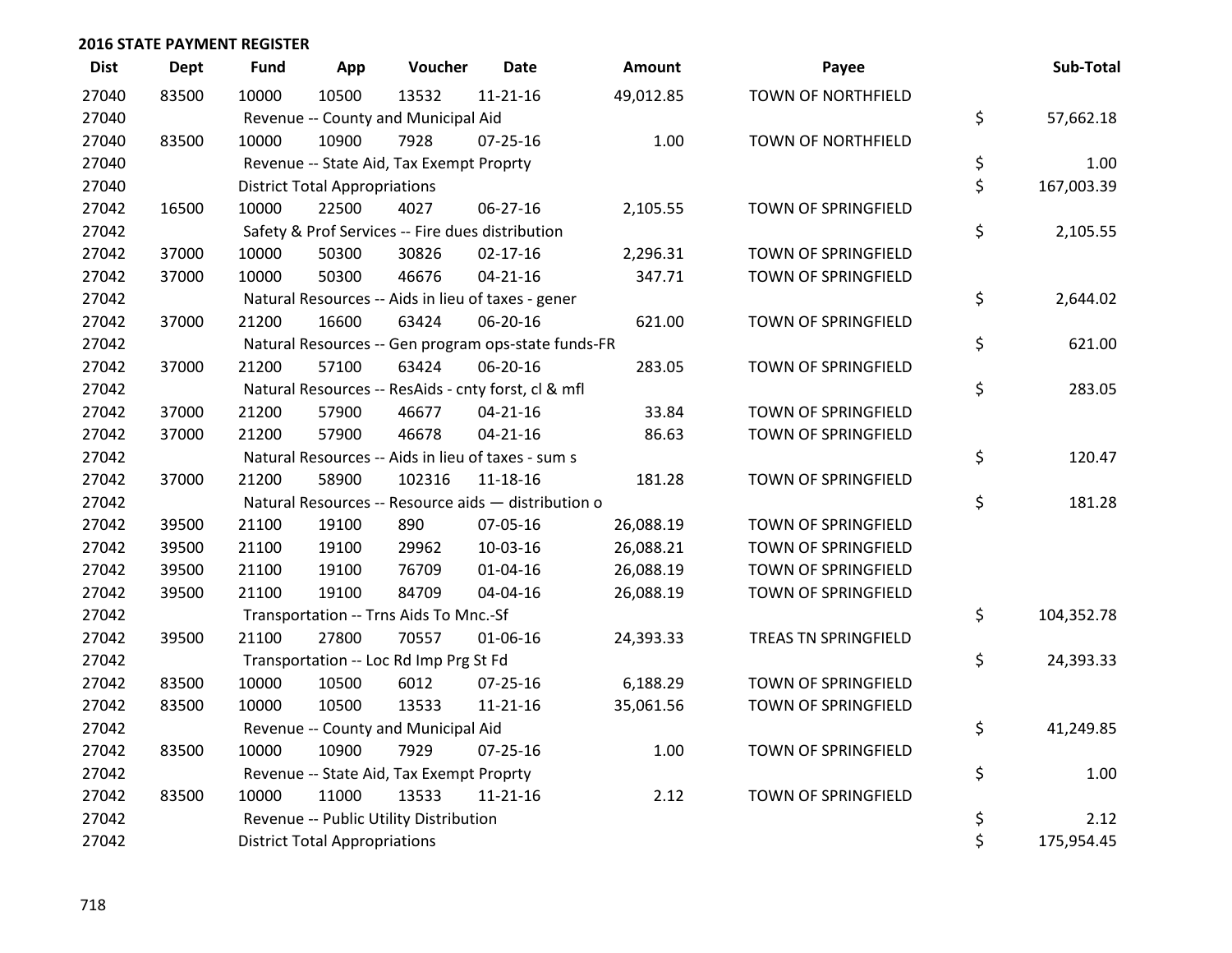| <b>Dist</b> | <b>Dept</b> | Fund  | App                                  | Voucher                                  | <b>Date</b>                                        | <b>Amount</b> | Payee                    | Sub-Total        |
|-------------|-------------|-------|--------------------------------------|------------------------------------------|----------------------------------------------------|---------------|--------------------------|------------------|
| 27101       | 16500       | 10000 | 22500                                | 4028                                     | 06-27-16                                           | 813.10        | VILLAGE OF ALMA CENTER   |                  |
| 27101       |             |       |                                      |                                          | Safety & Prof Services -- Fire dues distribution   |               |                          | \$<br>813.10     |
| 27101       | 39500       | 21100 | 19100                                | 891                                      | 07-05-16                                           | 7,691.61      | VILLAGE OF ALMA CENTER   |                  |
| 27101       | 39500       | 21100 | 19100                                | 29963                                    | 10-03-16                                           | 7,691.61      | VILLAGE OF ALMA CENTER   |                  |
| 27101       | 39500       | 21100 | 19100                                | 76710                                    | $01 - 04 - 16$                                     | 7,691.61      | VILLAGE OF ALMA CENTER   |                  |
| 27101       | 39500       | 21100 | 19100                                | 84710                                    | 04-04-16                                           | 7,691.61      | VILLAGE OF ALMA CENTER   |                  |
| 27101       |             |       |                                      | Transportation -- Trns Aids To Mnc.-Sf   |                                                    |               |                          | \$<br>30,766.44  |
| 27101       | 83500       | 10000 | 10500                                | 6013                                     | 07-25-16                                           | 23,526.58     | VILLAGE OF ALMA CENTER   |                  |
| 27101       | 83500       | 10000 | 10500                                | 13534                                    | $11 - 21 - 16$                                     | 122,580.08    | VILLAGE OF ALMA CENTER   |                  |
| 27101       |             |       |                                      | Revenue -- County and Municipal Aid      |                                                    |               |                          | \$<br>146,106.66 |
| 27101       | 83500       | 10000 | 10900                                | 7930                                     | $07 - 25 - 16$                                     | 204.00        | VILLAGE OF ALMA CENTER   |                  |
| 27101       |             |       |                                      | Revenue -- State Aid, Tax Exempt Proprty |                                                    |               |                          | \$<br>204.00     |
| 27101       | 83500       | 10000 | 11000                                | 13534                                    | $11 - 21 - 16$                                     | 10,951.04     | VILLAGE OF ALMA CENTER   |                  |
| 27101       |             |       |                                      | Revenue -- Public Utility Distribution   |                                                    |               |                          | \$<br>10,951.04  |
| 27101       | 83500       | 10000 | 50100                                | 2541                                     | $01-29-16$                                         | 54.13         | VILLAGE OF ALMA CENTER   |                  |
| 27101       |             |       |                                      | Revenue -- Payments for municipal svcs   |                                                    |               |                          | \$<br>54.13      |
| 27101       | 83500       | 52100 | 36300                                | 3093                                     | 03-29-16                                           | 607.02        | VILLAGE OF ALMA CENTER   |                  |
| 27101       |             |       |                                      | Revenue -- Lottery & Gaming Credit       |                                                    |               |                          | \$<br>607.02     |
| 27101       |             |       | <b>District Total Appropriations</b> |                                          |                                                    |               |                          | \$<br>189,502.39 |
| 27136       | 16500       | 10000 | 22500                                | 4029                                     | 06-27-16                                           | 1,092.08      | <b>VILLAGE OF HIXTON</b> |                  |
| 27136       |             |       |                                      |                                          | Safety & Prof Services -- Fire dues distribution   |               |                          | \$<br>1,092.08   |
| 27136       | 37000       | 10000 | 50300                                | 45342                                    | $04 - 21 - 16$                                     | 2.17          | <b>VILLAGE OF HIXTON</b> |                  |
| 27136       |             |       |                                      |                                          | Natural Resources -- Aids in lieu of taxes - gener |               |                          | \$<br>2.17       |
| 27136       | 39500       | 21100 | 19100                                | 892                                      | 07-05-16                                           | 2,675.74      | <b>VILLAGE OF HIXTON</b> |                  |
| 27136       | 39500       | 21100 | 19100                                | 29964                                    | 10-03-16                                           | 2,675.77      | <b>VILLAGE OF HIXTON</b> |                  |
| 27136       | 39500       | 21100 | 19100                                | 76711                                    | $01 - 04 - 16$                                     | 2,675.74      | <b>VILLAGE OF HIXTON</b> |                  |
| 27136       | 39500       | 21100 | 19100                                | 84711                                    | 04-04-16                                           | 2,675.74      | <b>VILLAGE OF HIXTON</b> |                  |
| 27136       |             |       |                                      | Transportation -- Trns Aids To Mnc.-Sf   |                                                    |               |                          | \$<br>10,702.99  |
| 27136       | 83500       | 10000 | 10500                                | 6014                                     | 07-25-16                                           | 9,436.16      | <b>VILLAGE OF HIXTON</b> |                  |
| 27136       | 83500       | 10000 | 10500                                | 13535                                    | $11 - 21 - 16$                                     | 53,471.55     | <b>VILLAGE OF HIXTON</b> |                  |
| 27136       |             |       |                                      | Revenue -- County and Municipal Aid      |                                                    |               |                          | \$<br>62,907.71  |
| 27136       | 83500       | 10000 | 10900                                | 7931                                     | $07 - 25 - 16$                                     | 163.00        | <b>VILLAGE OF HIXTON</b> |                  |
| 27136       | 83500       | 10000 | 10900                                | 9684                                     | $07 - 25 - 16$                                     | 1,204.00      | <b>VILLAGE OF HIXTON</b> |                  |
| 27136       |             |       |                                      | Revenue -- State Aid, Tax Exempt Proprty |                                                    |               |                          | \$<br>1,367.00   |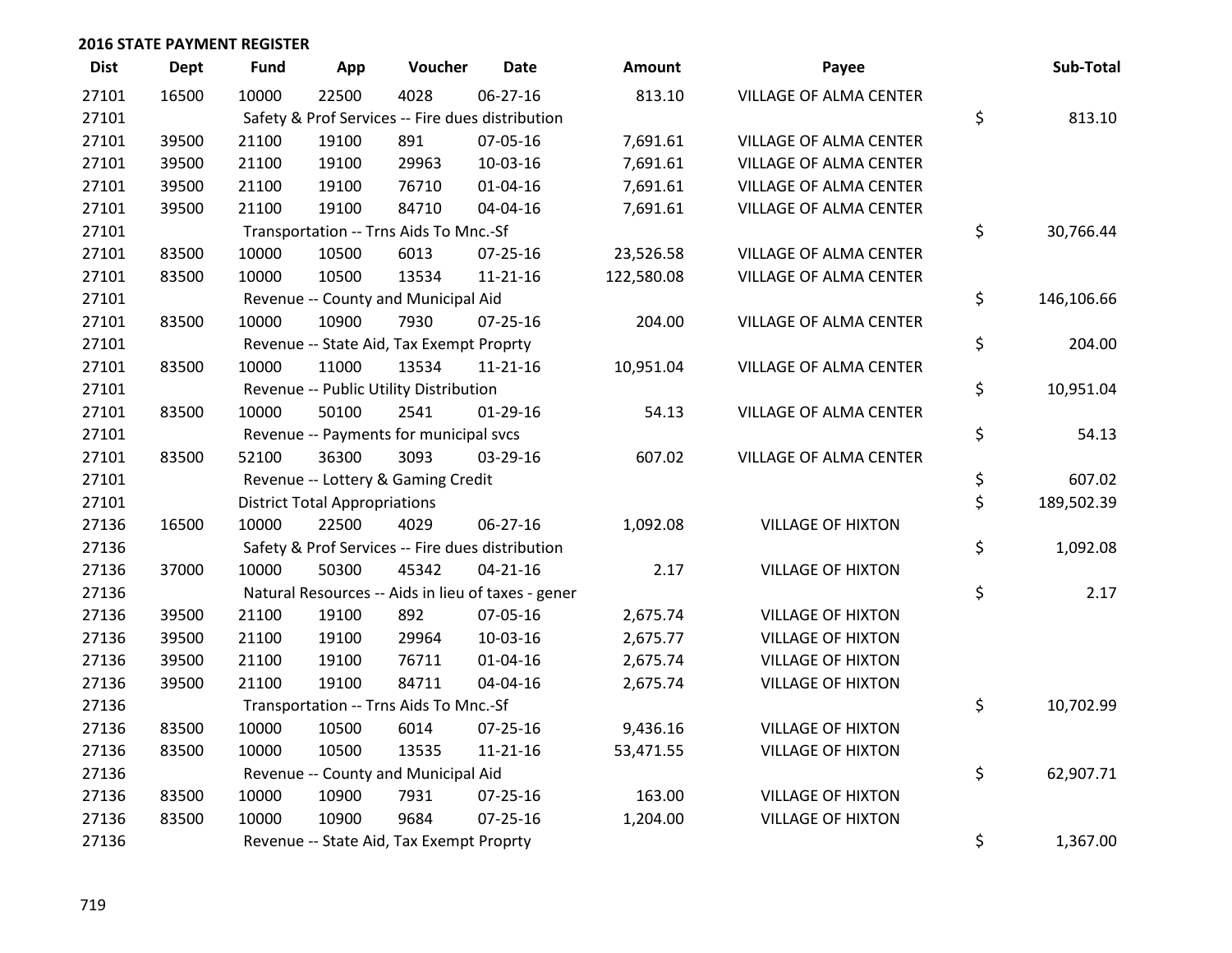| <b>Dist</b> | <b>Dept</b> | <b>Fund</b> | App                                  | Voucher                                          | <b>Date</b>    | <b>Amount</b> | Payee                       | Sub-Total        |
|-------------|-------------|-------------|--------------------------------------|--------------------------------------------------|----------------|---------------|-----------------------------|------------------|
| 27136       | 83500       | 52100       | 36300                                | 3094                                             | 03-29-16       | 144.57        | <b>VILLAGE OF HIXTON</b>    |                  |
| 27136       |             |             |                                      | Revenue -- Lottery & Gaming Credit               |                |               |                             | \$<br>144.57     |
| 27136       |             |             | <b>District Total Appropriations</b> |                                                  |                |               |                             | \$<br>76,216.52  |
| 27151       | 16500       | 10000       | 22500                                | 4030                                             | $06 - 27 - 16$ | 940.86        | <b>VILLAGE OF MELROSE</b>   |                  |
| 27151       |             |             |                                      | Safety & Prof Services -- Fire dues distribution |                |               |                             | \$<br>940.86     |
| 27151       | 39500       | 21100       | 18500                                | 38161                                            | 10-14-16       | 4,000.00      | <b>VILLAGE OF MELROSE</b>   |                  |
| 27151       |             |             |                                      | Transportation -- Hwy Sfty Loc Aid Ffd           |                |               |                             | \$<br>4,000.00   |
| 27151       | 39500       | 21100       | 19100                                | 893                                              | 07-05-16       | 5,050.74      | <b>VILLAGE OF MELROSE</b>   |                  |
| 27151       | 39500       | 21100       | 19100                                | 29965                                            | 10-03-16       | 5,050.75      | <b>VILLAGE OF MELROSE</b>   |                  |
| 27151       | 39500       | 21100       | 19100                                | 76712                                            | 01-04-16       | 5,050.74      | <b>VILLAGE OF MELROSE</b>   |                  |
| 27151       | 39500       | 21100       | 19100                                | 84712                                            | 04-04-16       | 5,050.74      | VILLAGE OF MELROSE          |                  |
| 27151       |             |             |                                      | Transportation -- Trns Aids To Mnc.-Sf           |                |               |                             | \$<br>20,202.97  |
| 27151       | 83500       | 10000       | 10500                                | 6015                                             | 07-25-16       | 25,446.87     | <b>VILLAGE OF MELROSE</b>   |                  |
| 27151       | 83500       | 10000       | 10500                                | 13536                                            | $11 - 21 - 16$ | 144,198.91    | <b>VILLAGE OF MELROSE</b>   |                  |
| 27151       |             |             |                                      | Revenue -- County and Municipal Aid              |                |               |                             | \$<br>169,645.78 |
| 27151       | 83500       | 10000       | 10900                                | 7932                                             | $07 - 25 - 16$ | 175.00        | <b>VILLAGE OF MELROSE</b>   |                  |
| 27151       |             |             |                                      | Revenue -- State Aid, Tax Exempt Proprty         |                |               |                             | \$<br>175.00     |
| 27151       | 83500       | 52100       | 36300                                | 3095                                             | 03-29-16       | 172.67        | <b>VILLAGE OF MELROSE</b>   |                  |
| 27151       |             |             |                                      | Revenue -- Lottery & Gaming Credit               |                |               |                             | \$<br>172.67     |
| 27151       |             |             | <b>District Total Appropriations</b> |                                                  |                |               |                             | \$<br>195,137.28 |
| 27152       | 16500       | 10000       | 22500                                | 4031                                             | $06 - 27 - 16$ | 788.55        | <b>VILLAGE OF MERRILLAN</b> |                  |
| 27152       |             |             |                                      | Safety & Prof Services -- Fire dues distribution |                |               |                             | \$<br>788.55     |
| 27152       | 39500       | 21100       | 18500                                | 37510                                            | 10-18-16       | 4,000.00      | <b>VILLAGE OF MERRILLAN</b> |                  |
| 27152       |             |             |                                      | Transportation -- Hwy Sfty Loc Aid Ffd           |                |               |                             | \$<br>4,000.00   |
| 27152       | 39500       | 21100       | 19100                                | 894                                              | 07-05-16       | 4,844.86      | <b>VILLAGE OF MERRILLAN</b> |                  |
| 27152       | 39500       | 21100       | 19100                                | 29966                                            | 10-03-16       | 4,844.88      | <b>VILLAGE OF MERRILLAN</b> |                  |
| 27152       |             |             |                                      | Transportation -- Trns Aids To Mnc.-Sf           |                |               |                             | \$<br>9,689.74   |
| 27152       | 39500       | 21100       | 18500                                | 87742                                            | $07 - 15 - 16$ | 3,548.00      | TREAS VIL MERRILLAN         |                  |
| 27152       |             |             |                                      | Transportation -- Hwy Sfty Loc Aid Ffd           |                |               |                             | \$<br>3,548.00   |
| 27152       | 39500       | 21100       | 19100                                | 76713                                            | 01-04-16       | 4,844.86      | <b>VILLAGE OF MERRILLAN</b> |                  |
| 27152       | 39500       | 21100       | 19100                                | 84713                                            | 04-04-16       | 4,844.86      | <b>VILLAGE OF MERRILLAN</b> |                  |
| 27152       |             |             |                                      | Transportation -- Trns Aids To Mnc.-Sf           |                |               |                             | \$<br>9,689.72   |
| 27152       | 45500       | 10000       | 23100                                | 11308                                            | 06-09-16       | 160.00        | <b>VILLAGE OF MERRILLAN</b> |                  |
| 27152       |             |             |                                      | Justice -- Law enforcement train, local          |                |               |                             | \$<br>160.00     |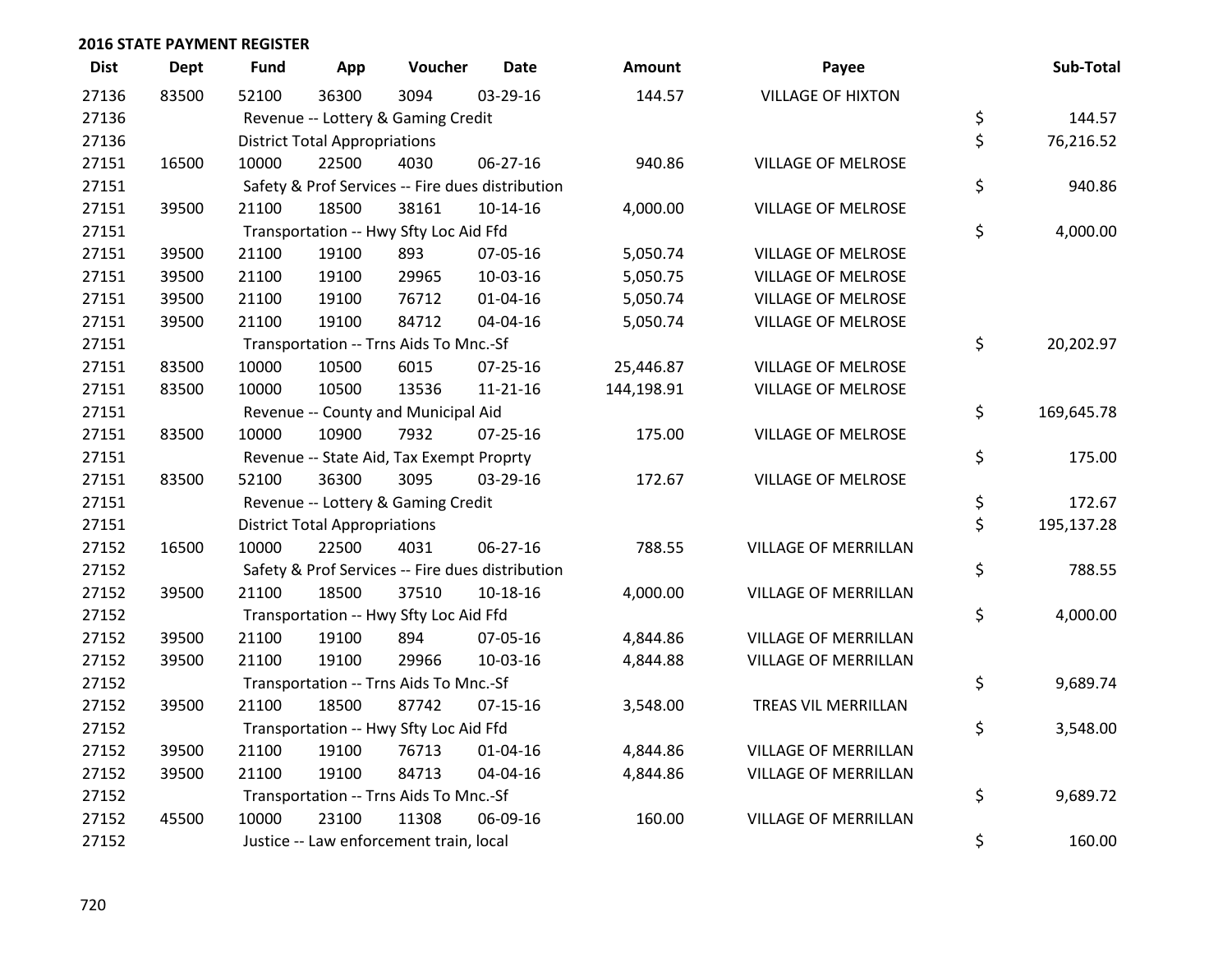| <b>Dist</b> | <b>Dept</b> | <b>Fund</b> | App                                  | Voucher                                  | <b>Date</b>                                        | Amount     | Payee                       | Sub-Total        |
|-------------|-------------|-------------|--------------------------------------|------------------------------------------|----------------------------------------------------|------------|-----------------------------|------------------|
| 27152       | 50500       | 10000       | 74300                                | 9657                                     | 02-05-16                                           | 32,922.31  | <b>VILLAGE OF MERRILLAN</b> |                  |
| 27152       | 50500       | 10000       | 74300                                | 11171                                    | $02 - 17 - 16$                                     | 132,777.48 | <b>VILLAGE OF MERRILLAN</b> |                  |
| 27152       | 50500       | 10000       | 74300                                | 17830                                    | 05-02-16                                           |            | <b>VILLAGE OF MERRILLAN</b> |                  |
| 27152       |             |             |                                      |                                          | Administration -- Federal aid, local assistance    |            |                             | \$<br>165,699.79 |
| 27152       | 83500       | 10000       | 10500                                | 6016                                     | $07 - 25 - 16$                                     | 28,076.59  | <b>VILLAGE OF MERRILLAN</b> |                  |
| 27152       | 83500       | 10000       | 10500                                | 13537                                    | $11 - 21 - 16$                                     | 159,100.65 | <b>VILLAGE OF MERRILLAN</b> |                  |
| 27152       |             |             |                                      | Revenue -- County and Municipal Aid      |                                                    |            |                             | \$<br>187,177.24 |
| 27152       | 83500       | 10000       | 10900                                | 7933                                     | $07 - 25 - 16$                                     | 25.00      | <b>VILLAGE OF MERRILLAN</b> |                  |
| 27152       |             |             |                                      | Revenue -- State Aid, Tax Exempt Proprty |                                                    |            |                             | \$<br>25.00      |
| 27152       | 83500       | 52100       | 36300                                | 3096                                     | 03-29-16                                           | 811.80     | VILLAGE OF MERRILLAN        |                  |
| 27152       |             |             |                                      | Revenue -- Lottery & Gaming Credit       |                                                    |            |                             | \$<br>811.80     |
| 27152       |             |             | <b>District Total Appropriations</b> |                                          |                                                    |            |                             | \$<br>381,589.84 |
| 27186       | 16500       | 10000       | 22500                                | 4032                                     | 06-27-16                                           | 594.46     | <b>VILLAGE OF TAYLOR</b>    |                  |
| 27186       |             |             |                                      |                                          | Safety & Prof Services -- Fire dues distribution   |            |                             | \$<br>594.46     |
| 27186       | 39500       | 21100       | 19100                                | 895                                      | 07-05-16                                           | 5,910.49   | <b>VILLAGE OF TAYLOR</b>    |                  |
| 27186       | 39500       | 21100       | 19100                                | 29967                                    | 10-03-16                                           | 5,910.51   | <b>VILLAGE OF TAYLOR</b>    |                  |
| 27186       | 39500       | 21100       | 19100                                | 76714                                    | $01 - 04 - 16$                                     | 5,910.49   | <b>VILLAGE OF TAYLOR</b>    |                  |
| 27186       | 39500       | 21100       | 19100                                | 84714                                    | 04-04-16                                           | 5,910.49   | <b>VILLAGE OF TAYLOR</b>    |                  |
| 27186       |             |             |                                      | Transportation -- Trns Aids To Mnc.-Sf   |                                                    |            |                             | \$<br>23,641.98  |
| 27186       | 83500       | 10000       | 10500                                | 6017                                     | 07-25-16                                           | 25,201.57  | <b>VILLAGE OF TAYLOR</b>    |                  |
| 27186       | 83500       | 10000       | 10500                                | 13538                                    | $11 - 21 - 16$                                     | 140,177.61 | <b>VILLAGE OF TAYLOR</b>    |                  |
| 27186       |             |             |                                      | Revenue -- County and Municipal Aid      |                                                    |            |                             | \$<br>165,379.18 |
| 27186       | 83500       | 10000       | 10900                                | 7934                                     | $07 - 25 - 16$                                     | 2.00       | <b>VILLAGE OF TAYLOR</b>    |                  |
| 27186       | 83500       | 10000       | 10900                                | 9685                                     | $07 - 25 - 16$                                     | 395.00     | <b>VILLAGE OF TAYLOR</b>    |                  |
| 27186       |             |             |                                      | Revenue -- State Aid, Tax Exempt Proprty |                                                    |            |                             | \$<br>397.00     |
| 27186       | 83500       | 10000       | 11000                                | 13538                                    | $11 - 21 - 16$                                     | 861.02     | <b>VILLAGE OF TAYLOR</b>    |                  |
| 27186       |             |             |                                      | Revenue -- Public Utility Distribution   |                                                    |            |                             | \$<br>861.02     |
| 27186       | 83500       | 52100       | 36300                                | 3097                                     | 03-29-16                                           | 763.21     | <b>VILLAGE OF TAYLOR</b>    |                  |
| 27186       |             |             |                                      | Revenue -- Lottery & Gaming Credit       |                                                    |            |                             | \$<br>763.21     |
| 27186       |             |             | <b>District Total Appropriations</b> |                                          |                                                    |            |                             | \$<br>191,636.85 |
| 27206       | 16500       | 10000       | 22500                                | 4033                                     | $06 - 27 - 16$                                     | 9,475.92   | BLACK RIVER FALLS, CITY OF  |                  |
| 27206       |             |             |                                      |                                          | Safety & Prof Services -- Fire dues distribution   |            |                             | \$<br>9,475.92   |
| 27206       | 37000       | 10000       | 50300                                | 46206                                    | $04 - 21 - 16$                                     | 74.22      | BLACK RIVER FALLS, CITY OF  |                  |
| 27206       |             |             |                                      |                                          | Natural Resources -- Aids in lieu of taxes - gener |            |                             | \$<br>74.22      |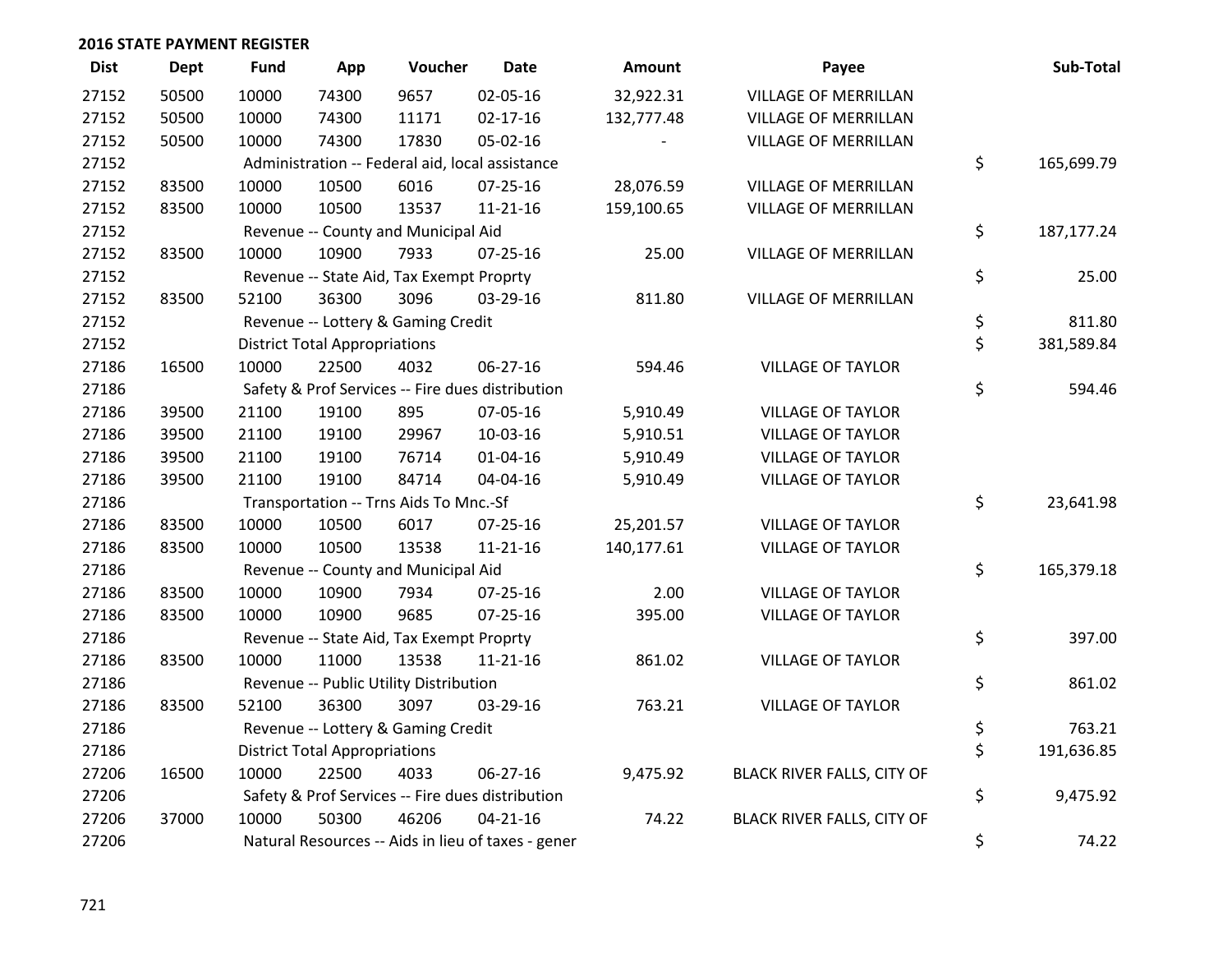| <b>Dist</b> | <b>Dept</b> | Fund  | App   | Voucher                                             | <b>Date</b>    | Amount    | Payee                            | Sub-Total        |
|-------------|-------------|-------|-------|-----------------------------------------------------|----------------|-----------|----------------------------------|------------------|
| 27206       | 37000       | 21200 | 16600 | 63425                                               | 06-20-16       | 71.13     | BLACK RIVER FALLS, CITY OF       |                  |
| 27206       |             |       |       | Natural Resources -- Gen program ops-state funds-FR |                |           |                                  | \$<br>71.13      |
| 27206       | 37000       | 21200 | 57100 | 63425                                               | 06-20-16       | 31.96     | BLACK RIVER FALLS, CITY OF       |                  |
| 27206       |             |       |       | Natural Resources -- ResAids - cnty forst, cl & mfl |                |           |                                  | \$<br>31.96      |
| 27206       | 37000       | 21200 | 57900 | 46205                                               | $04 - 21 - 16$ | 1.73      | BLACK RIVER FALLS, CITY OF       |                  |
| 27206       |             |       |       | Natural Resources -- Aids in lieu of taxes - sum s  |                |           |                                  | \$<br>1.73       |
| 27206       | 39500       | 21100 | 16200 | 2067                                                | 07-05-16       | 9,938.56  | BLACK RIVER FALLS, CITY OF       |                  |
| 27206       | 39500       | 21100 | 16200 | 29169                                               | 10-03-16       | 9,938.58  | BLACK RIVER FALLS, CITY OF       |                  |
| 27206       |             |       |       | Transportation -- Conn Hwy Aids St Fds              |                |           |                                  | \$<br>19,877.14  |
| 27206       | 39500       | 21100 | 17700 | 6047                                                | 07-29-16       | 17,012.00 | BLACK RIVER FALLS, CITY OF       |                  |
| 27206       | 39500       | 21100 | 17700 | 32879                                               | 10-06-16       | 17,012.00 | BLACK RIVER FALLS, CITY OF       |                  |
| 27206       | 39500       | 21100 | 17700 | 56733                                               | 12-02-16       | 3,496.00  | BLACK RIVER FALLS, CITY OF       |                  |
| 27206       | 39500       | 21100 | 17700 | 56736                                               | 12-02-16       | 7,318.00  | BLACK RIVER FALLS, CITY OF       |                  |
| 27206       | 39500       | 21100 | 17700 | 69102                                               | 12-30-16       | 10,207.00 | BLACK RIVER FALLS, CITY OF       |                  |
| 27206       |             |       |       | Transportation -- Tc, Trns Oper Aid Sf              |                |           |                                  | \$<br>55,045.00  |
| 27206       | 39500       | 21100 | 18200 | 28410                                               | 09-27-16       | 24,216.00 | BLACK RIVER FALLS, CITY OF       |                  |
| 27206       | 39500       | 21100 | 18200 | 31962                                               | 09-30-16       | 24,053.00 | BLACK RIVER FALLS, CITY OF       |                  |
| 27206       | 39500       | 21100 | 18200 | 57834                                               | 12-02-16       | 828.00    | BLACK RIVER FALLS, CITY OF       |                  |
| 27206       | 39500       | 21100 | 18200 | 57835                                               | 12-02-16       | 670.00    | BLACK RIVER FALLS, CITY OF       |                  |
| 27206       | 39500       | 21100 | 18200 | 57884                                               | 12-05-16       | 21,866.00 | BLACK RIVER FALLS, CITY OF       |                  |
| 27206       | 39500       | 21100 | 18200 | 62998                                               | 12-20-16       | 25,070.00 | BLACK RIVER FALLS, CITY OF       |                  |
| 27206       |             |       |       | Transportation -- Trnst/Trns-Rel Aid F              |                |           |                                  | \$<br>96,703.00  |
| 27206       | 39500       | 21100 | 18500 | 45038                                               | 11-07-16       | 2,058.16  | BLACK RIVER FALLS, CITY OF       |                  |
| 27206       | 39500       | 21100 | 18500 | 45058                                               | 11-07-16       | 6,257.36  | BLACK RIVER FALLS, CITY OF       |                  |
| 27206       | 39500       | 21100 | 18500 | 58893                                               | 12-05-16       | 2,087.20  | BLACK RIVER FALLS, CITY OF       |                  |
| 27206       | 39500       | 21100 | 18500 | 58895                                               | 12-05-16       | 2,343.60  | BLACK RIVER FALLS, CITY OF       |                  |
| 27206       | 39500       | 21100 | 18500 | 60599                                               | 12-12-16       | 2,126.16  | BLACK RIVER FALLS, CITY OF       |                  |
| 27206       |             |       |       | Transportation -- Hwy Sfty Loc Aid Ffd              |                |           |                                  | \$<br>14,872.48  |
| 27206       | 39500       | 21100 | 19100 | 896                                                 | 07-05-16       | 57,137.24 | BLACK RIVER FALLS, CITY OF       |                  |
| 27206       | 39500       | 21100 | 19100 | 29968                                               | 10-03-16       | 57,137.27 | BLACK RIVER FALLS, CITY OF       |                  |
| 27206       |             |       |       | Transportation -- Trns Aids To Mnc.-Sf              |                |           |                                  | \$<br>114,274.51 |
| 27206       | 39500       | 21100 | 16200 | 78034                                               | $01 - 04 - 16$ | 9,938.56  | <b>CITY OF BLACK RIVER FALLS</b> |                  |
| 27206       | 39500       | 21100 | 16200 | 82034                                               | 04-04-16       | 9,938.56  | <b>CITY OF BLACK RIVER FALLS</b> |                  |
| 27206       |             |       |       | Transportation -- Conn Hwy Aids St Fds              |                |           |                                  | \$<br>19,877.12  |